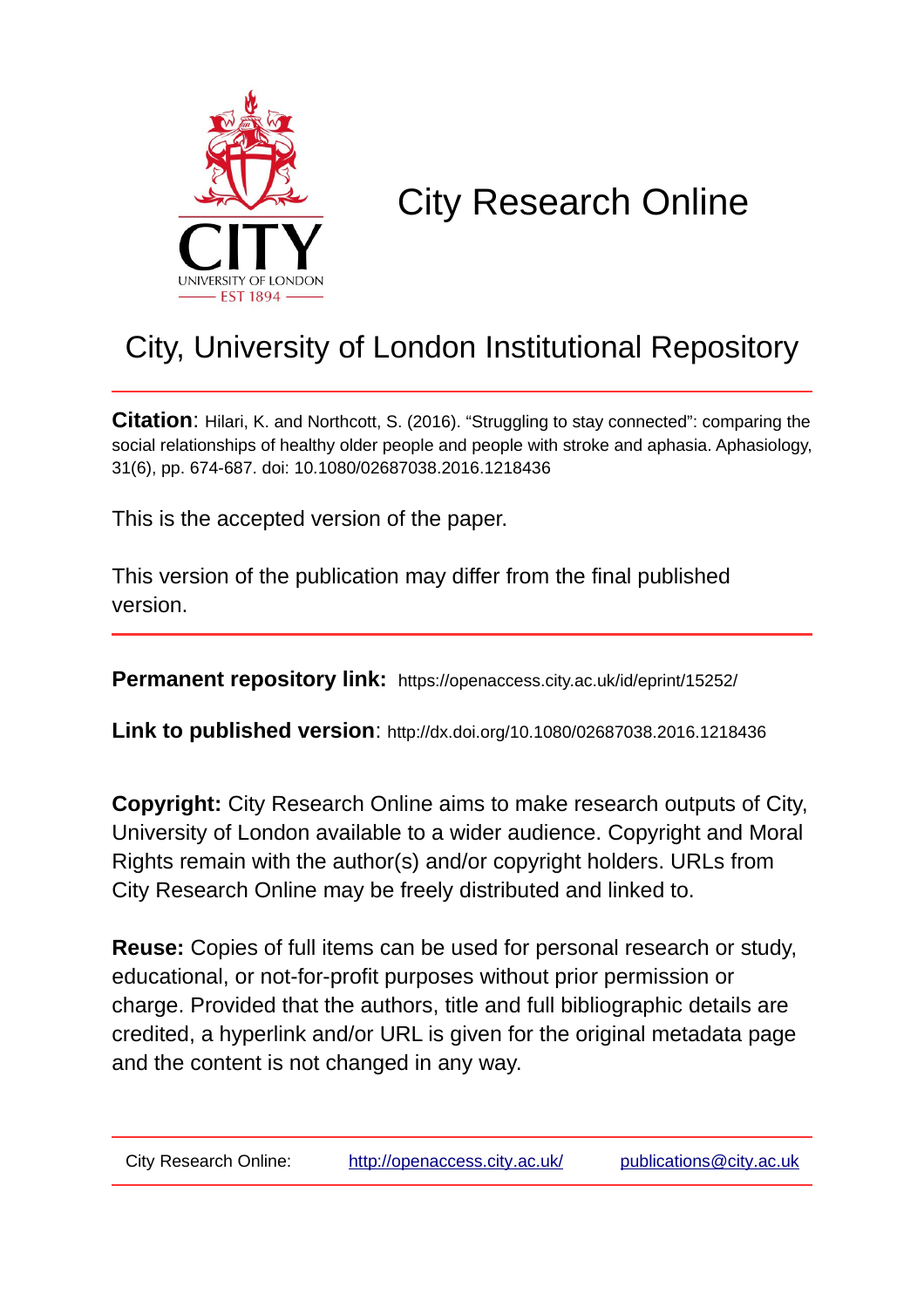### **"Struggling to stay connected"<sup>1</sup> : comparing the social relationships of healthy older people and people with stroke and aphasia.**

Katerina Hilari and Sarah Northcott

*Division of Language and Communication Science, City University London, London, UK*

#### **Corresponding author:**

Dr Katerina Hilari

Division of Language and Communication Science

City University London

Northampton Square

London EC1V 0HB

k.hilari@city.ac.uk

 <sup>1</sup> Quote from 2014 American drama film *Still Alice*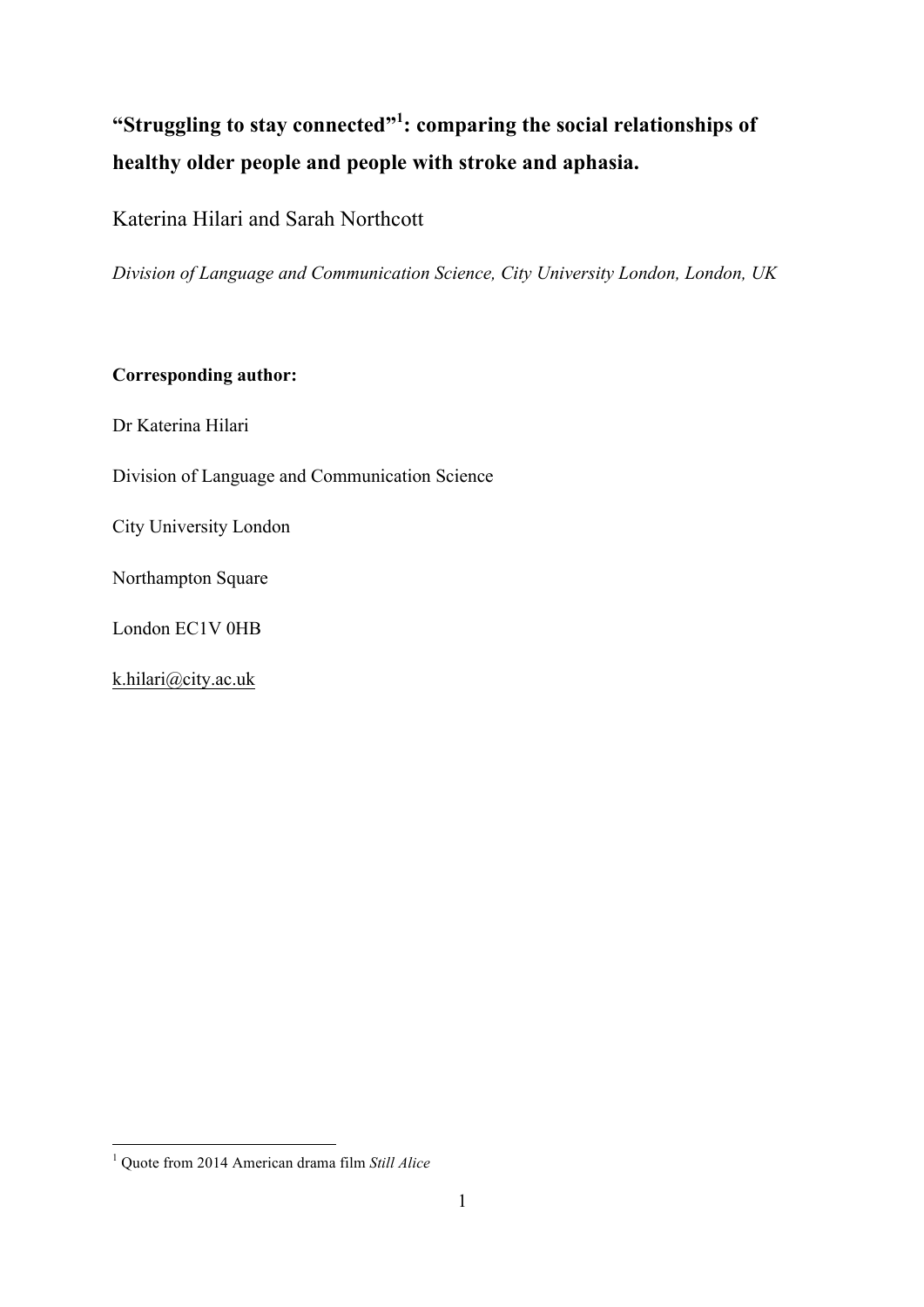**"Struggling to stay connected": comparing the social relationships of healthy older people and people with stroke and aphasia.**

#### **Abstract**

*Background*: Having a stroke and aphasia can profoundly affect a person's social relationships. Further, poor social support is associated with adverse poststroke outcomes such as psychological distress, worse quality of life, and worse recovery. To date, no study has used complex measures of social network and perceived social support to compare stroke survivors with aphasia, without aphasia, and the general older population. A better understanding of which aspects of social support are most affected by stroke and aphasia may inform stroke services.

*Aims*: To compare the social networks and perceived functional social support of people following a stroke, with and without aphasia, and healthy older adults. *Methods & Procedures*: Cross-sectional interview-based study. People with a first stroke were recruited from two acute stroke units and interviewed six months post onset. We recruited 60 stroke participants without aphasia, average age  $69.8$  ( $SD = 14.3$ ), and 11 stroke participants with aphasia, average age  $66.5$  $(SD = 13.7)$ . One hundred and six healthy older adults were recruited via the community, average age 62.8 (*SD =* 9.5). All participants completed the Medical Outcomes Study Social Support Survey and the Stroke Social Network Scale. One-way independent groups ANOVAs were used to compare stroke participants with aphasia, stroke participants without aphasia and healthy older adults.

*Outcomes & Results:* After adjusting for multiple comparisons ( $p < .004$ ), there was a significant difference on overall social network between the three groups  $(p < .001)$ , with those with aphasia scoring significantly lower than healthy older adults ( $p < 0.001$ ). The difference between healthy older adults and people with aphasia on the Friends domain of the social network scale was also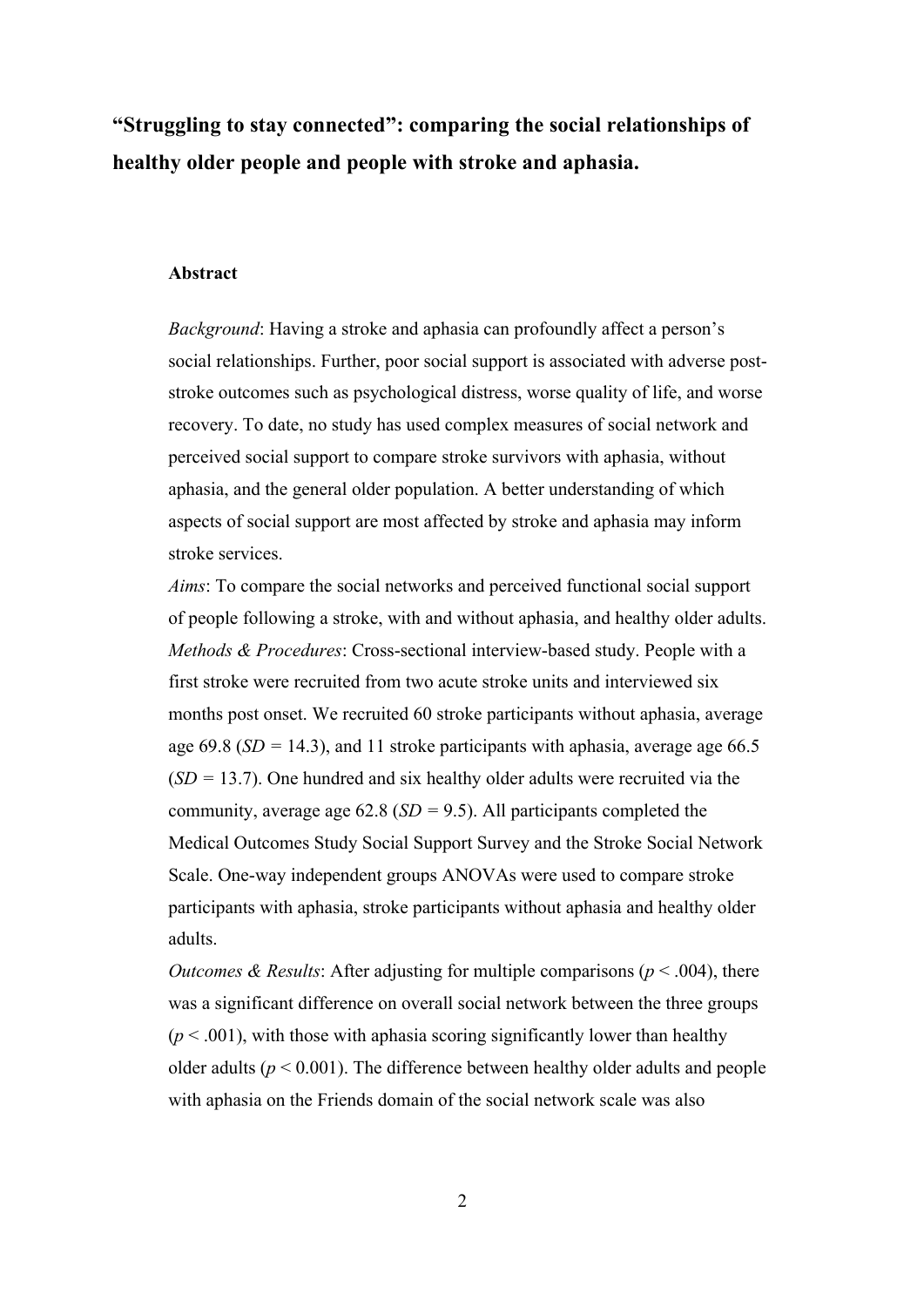significant ( $p = .002$ ). There was no significant difference between the three groups on overall perceived functional social support.

*Conclusions*: People with aphasia have less diverse social networks than healthy older adults, with friendships particularly affected. Stroke services should monitor for social isolation, and consider ways to support people following a stroke in maintaining or establishing diverse social networks.

Keywords: social support; social network; stroke; aphasia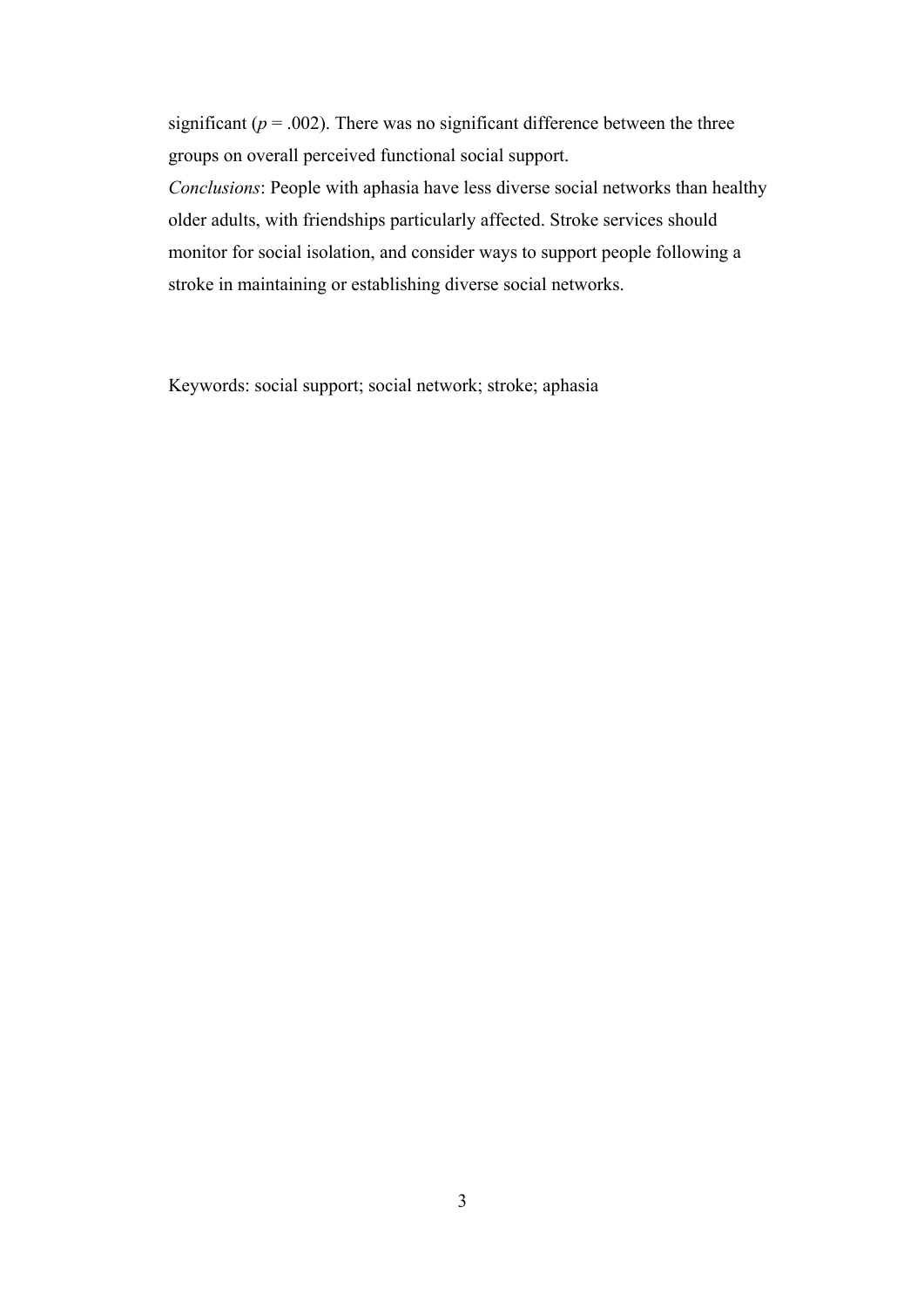#### **Introduction**

Strong social support is consistently associated with higher subjective well-being (Pinquart & Sorensen, 2000); and reduced risk of depression (Teo, Choi, & Valenstein, 2013). There is also strong evidence that those with diverse well-functioning social networks have increased longevity (Holt-Lunstad & Smith, 2012) and higher morale (Litwin, 2001). These patterns are also found in studies exploring social support/networks following a stroke: those with reduced social support or who are socially isolated are more likely to be depressed (Northcott, Moss, Harrison, & Hilari, 2015) and experience an adverse event such as a second stroke (Boden-Albala, Litwak, Elkind, Rundek, & Sacco, 2005). It is therefore of concern that there is considerable evidence that having a stroke challenges a person's ability to maintain a strong social network. A recent systematic review exploring social support post stroke found that stroke survivors are at risk of losing contact with friends and acquaintances, take part in fewer social activities, family functioning is placed under strain, and the overall size of their network becomes smaller (Northcott, Moss, et al., 2015).

Having aphasia appears to create particular challenges in maintaining strong social relationships. In a companion qualitative study comparing the experiences of those with and without aphasia one year post stroke, those with aphasia were more likely to experience hurtful negative responses from others, to report that the substance of their friendships had altered (e.g. conversations were less likely to be two-way, it was harder to join in group conversations), and were more likely to report losing entire friendship circles (Northcott & Hilari, 2011). Another study found that 30% of people with chronic aphasia reported having no close friends at all, while 64% reported seeing their friends less than before the stroke (Hilari & Northcott, 2006). Having aphasia has also been reported to change family dynamics and alter family roles, for example, challenging a person's ability to read a bed-time story to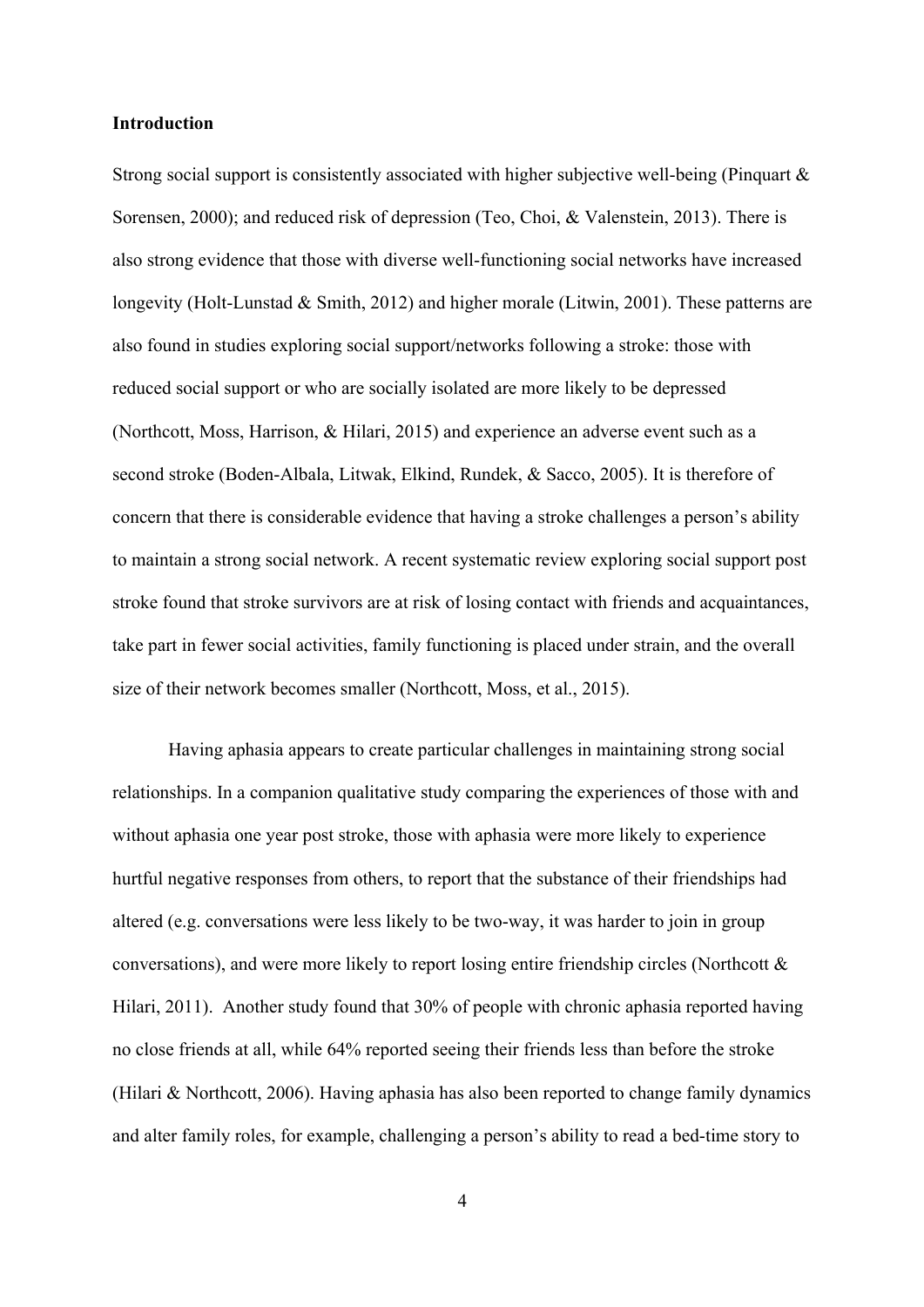their child, or contribute to family decision making (Fotiadou, Northcott, Chatzidaki, & Hilari, 2014).

While many studies have documented that stroke survivors report their social relationships have changed as a result of the stroke (Dalemans, de Witte, Wade, & van den Heuvel, 2010; Haun, Rittman, & Sberna, 2008; Vickers, 2010), fewer studies have placed these observations in the context of an age-matched healthy population. Those that have consistently find that friendships and social activities appear to be vulnerable. Cruice, Worrall, and Hickson (2006) explored the social networks and social activities of people with post-stroke aphasia compared to healthy older people of similar age and education. They found that those with aphasia took part in significantly fewer social activities, and were less satisfied with their social activities than controls. In terms of the size of network, they had significantly smaller networks than healthy controls, with fewer 'friends' relationships. Ross and Wertz (2003) also compared people with aphasia against healthy controls in order to differentiate which aspects of quality of life, as measured by the WHO-QOL short form, most clearly differentiated between the two groups. One of the three distinguishing facets was in the social relationships domain, specifically, satisfaction with support received from friends. A similar pattern was found in a general stroke study: Astrom, Adolfsson, Asplund, and Astrom (1992) compared aspects of social network of those who were three months post stroke with data from a national survey. They reported that contact with friends and relatives was significantly reduced compared with controls, although contact with children was comparable.

These studies suggest significant differences in how social networks function when comparing healthy older adults and people who have had a stroke. We wanted to investigate further whether these differences were being driven by the aphasia, or whether stroke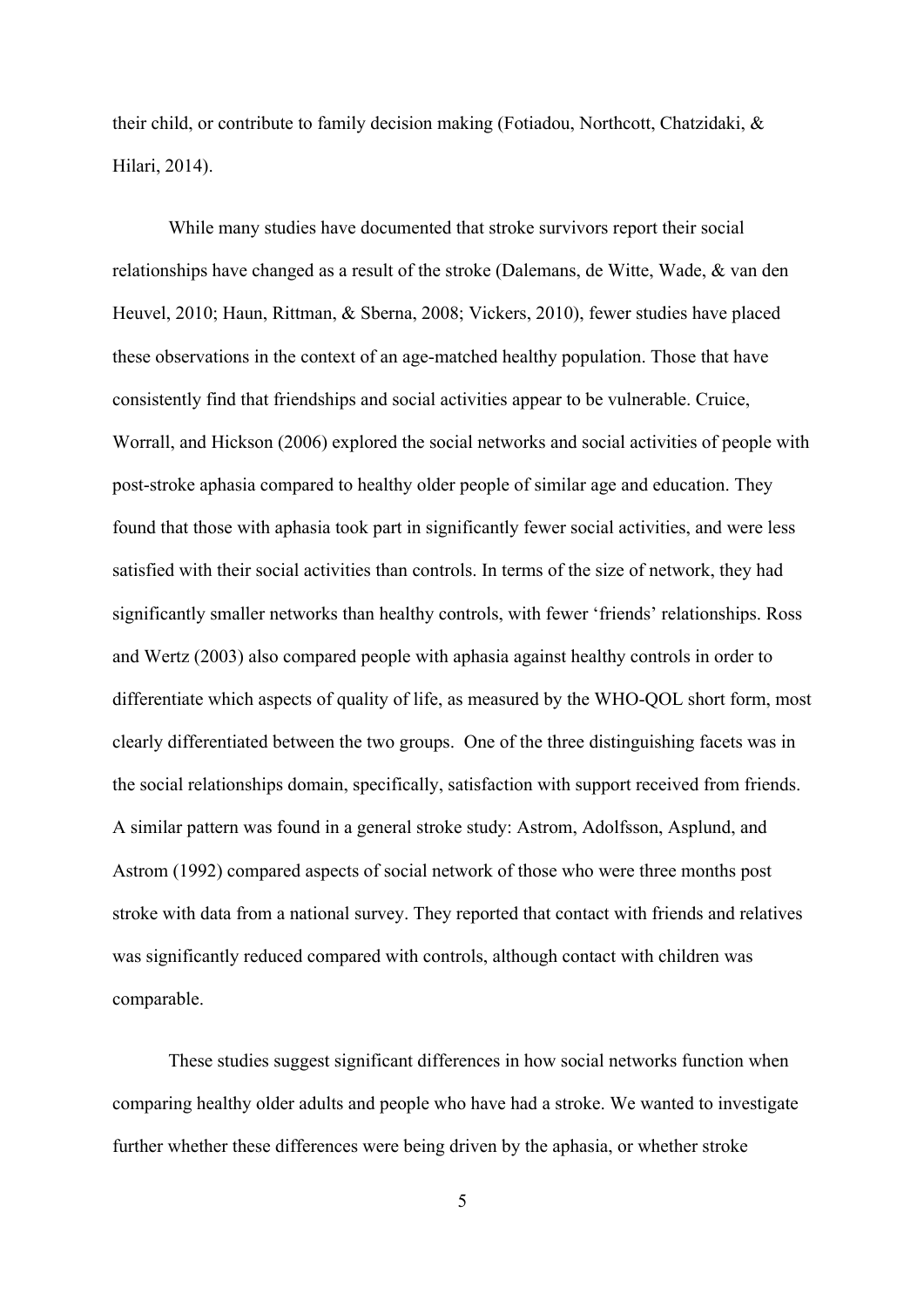survivors with and without aphasia report similar patterns of change in their social networks. We also wanted to explore whether using a complex measure of social network functioning could further inform our understanding, and enable a systematic examination of which aspects of the network most distinguish the three groups. Bowling (1997) defines a social network as 'the web of identified social relationships that surround an individual and the characteristics of those linkages' (p.90). Measures of social network functioning may include size and composition of network (for example, whether the members are family, friends, neighbours, other acquaintances), participation in community activities, frequency of contact between members, and proximity (how close by the network members live to one another) (Berkman, Glass, Brissette, & Seeman, 2000; Bowling, 1997). Complex measures of social network have been shown to be more predictive of outcomes such as longevity than simpler measures such as marital status or living arrangements (Holt-Lunstad & Smith, 2012).

Another area that has not yet been explored is whether functional social support is significantly different between stroke survivors with and without aphasia and healthy older people. The topic is of importance as low levels of functional support have been associated with adverse post stroke outcomes, such as psychological distress, worse quality of life and poorer recovery in rehabilitation (Northcott, Moss, et al., 2015). The literature describes a number of support functions, including: emotional support (provision of support that makes a person feel loved, esteemed, and accepted); informational support (provision of feedback, guidance, advice or information); tangible support (including financial assistance, or practical help such as doing the shopping or assistance with activities of daily living); and social companionship support (spending time with someone in leisure or recreational activities, having fun with others) (Berkman et al., 2000). A further distinction can be made between 'perceived' and 'received' functional support. Ditzen and Heinrichs (2013) define received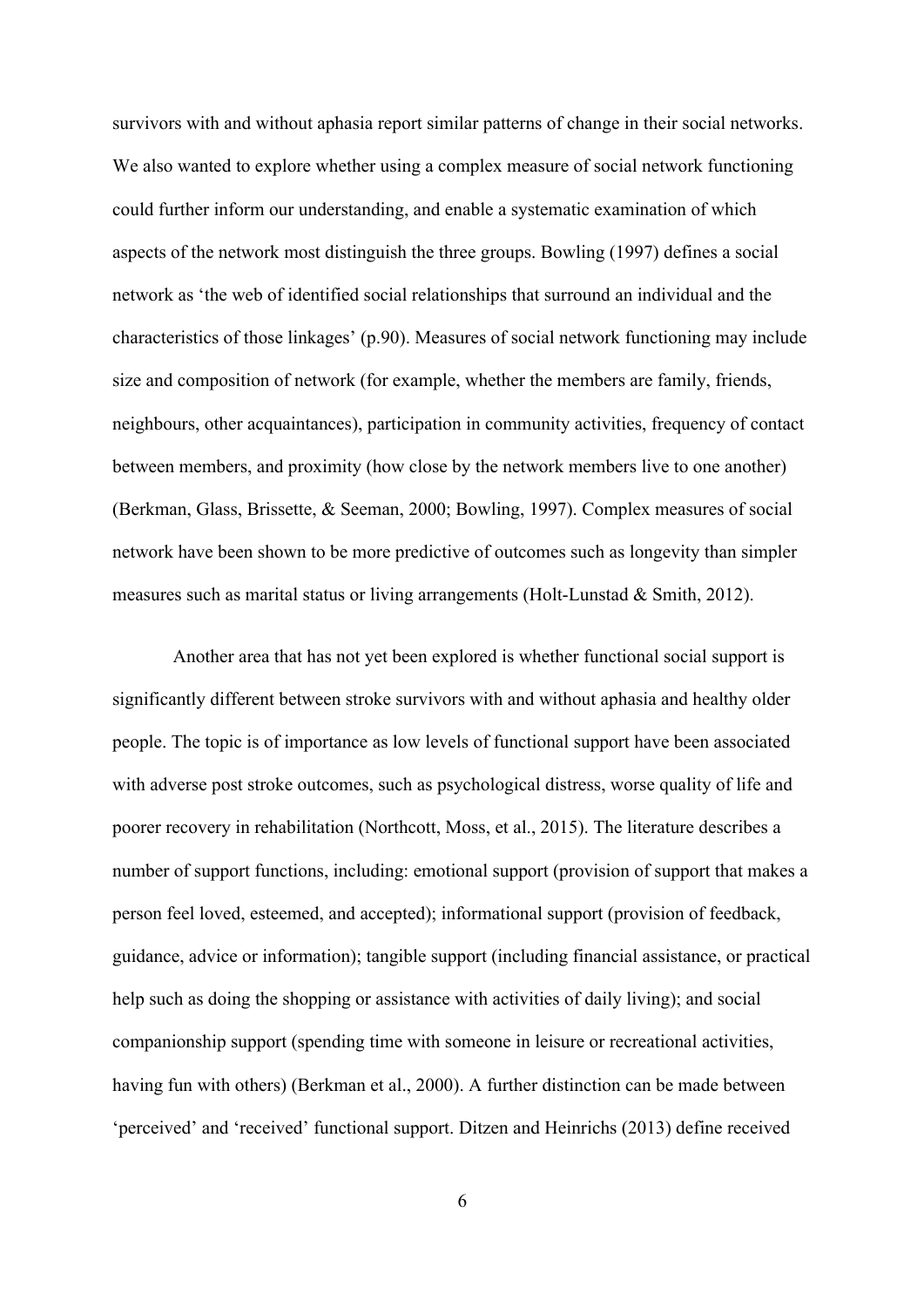support as 'an intended and observable act of help (including all functional types)' whereas perceived support is 'understood as a general expectation of being supported.' Perceived functional support is in fact not strongly associated with actual support received: in a metaanalysis of 23 studies, the association between the two concepts was  $r = 0.35$  (Haber, Cohen, Lucas, & Baltes, 2007). Perceived support has been found to be more strongly associated with health-related quality of life and depression than received support, both post stroke (Northcott, Moss, et al., 2015), and in the general population (Haber et al., 2007). For this reason, we chose to explore perceived functional support.

While received functional support may vary according to need and life circumstances (Sherbourne & Stewart, 1991) perceived functional support is understood to remain relatively stable in the general population (Sarason, Sarason,  $\&$  Shearin, 1986). Nonetheless, there is some evidence that those who become disabled (Taylor & Lynch, 2004) or unwell with cancer (Lee et al., 2011; Moyer & Salovey, 1999) perceive themselves to be less well supported. Understanding how stroke and aphasia impacts on perceived functional support compared to healthy older adults would increase our knowledge of the stability of this construct in the event of long-term disability.

A better understanding of how social networks and functional support differ between the stroke population and the general elderly population may enable stroke services to focus on the domains which appear to be most vulnerable. Further, a clearer understanding of the differential impact of aphasia may help to clarify whether this subgroup have particular support needs. This study therefore aimed to directly compare the social networks and perceived functional support of people with stroke and aphasia, stroke without aphasia and healthy older adults.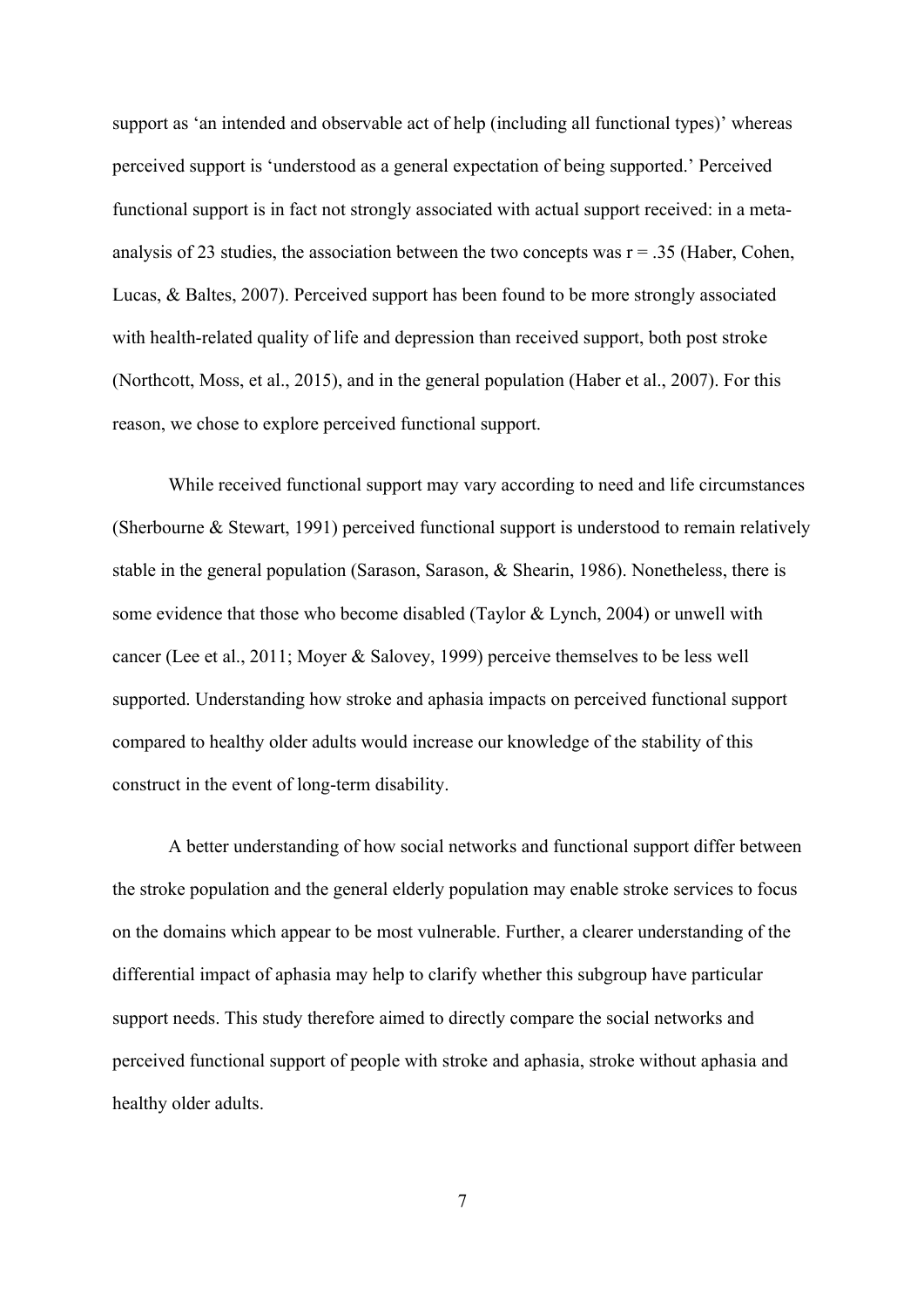#### **Methods**

#### *Design and participants*

Participants with stroke reported here were from a larger stroke cohort study on quality of life, psychological distress and social networks, which has been previously reported (Hilari, 2011; Hilari et al., 2010; Northcott & Hilari, 2013). Eligibility criteria comprised: admitted to hospital with a first ever stroke; stay in hospital for at least three days;  $> 18$  years old. People were excluded if they: did not live at home prior to the stroke; had a known history of mental health problems or cognitive decline prior to the stroke; had other severe or potentially terminal co-morbidity; were unable to give informed consent; did not speak English premorbidly (self and/or family report). Those with any severity of expressive aphasia, and mild to moderate receptive aphasia, as determined by the Frenchay Aphasia Screening Test (Enderby, Wood, Wade, & Hewer, 1987) were included. Those with severe receptive aphasia were asked to nominate proxy responses, and these responses are analysed elsewhere.

Healthy older adults were recruited from the same area as stroke participants. They were recruited and interviewed by student Speech and Language Therapists in their last year of training from community groups, organisations for older people (e.g. University of the third age) and through acquaintances/friends of people in the social networks of the student investigators (but no own friends or relatives). They had to be over 50 years old; with no neurological condition, cognitive decline or mental health problems (based on self-report); speak English fluently; and living independently in the community.

#### *Procedures and measures*

The study was approved by the relevant National Health Service (NHS) local research ethics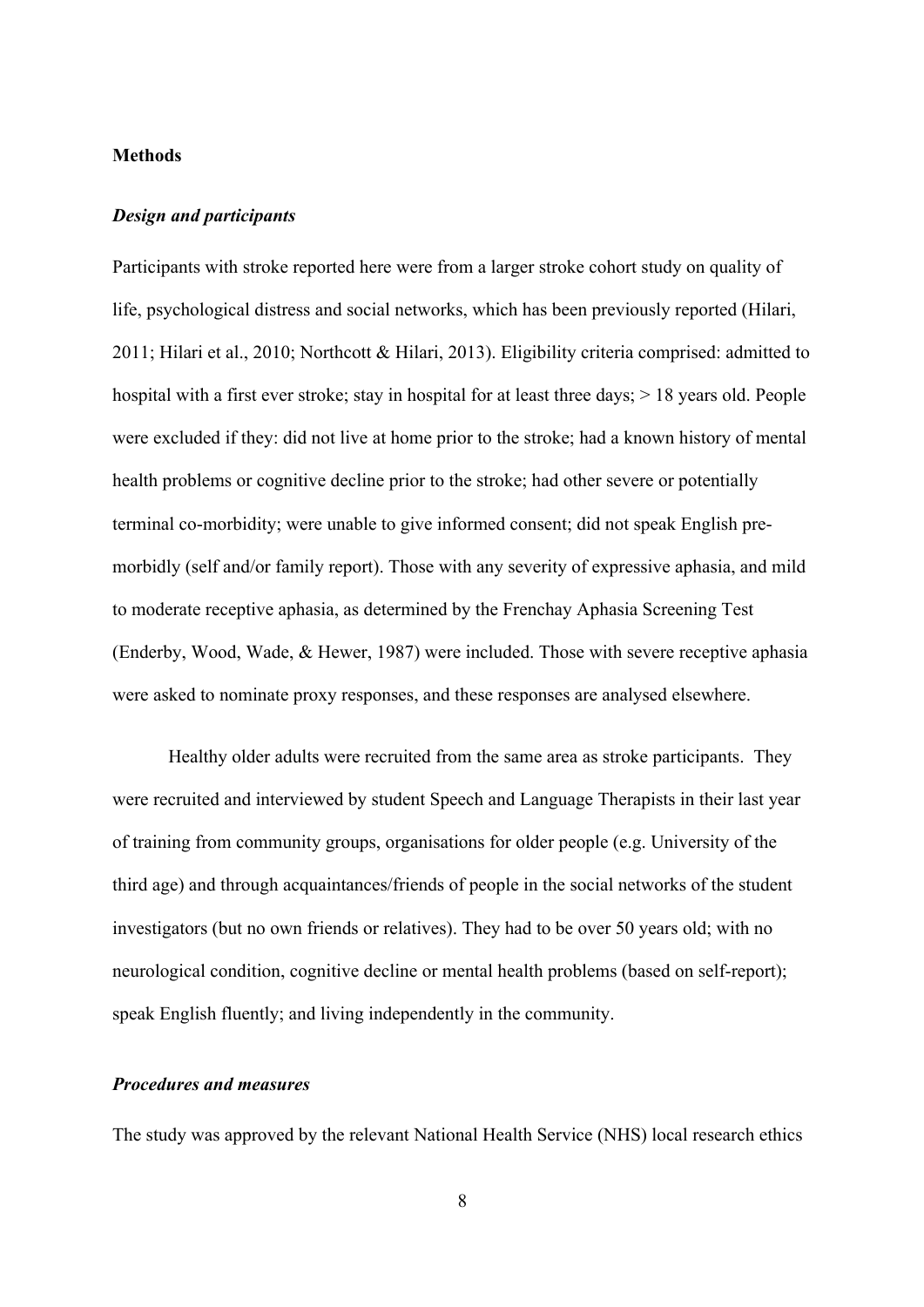committees (for participants with stroke) and by the Language and Communication Sciences proportionate review committee of the School of Health Sciences, City University London (for healthy participants). Interviews with participants with stroke were carried out by aphasia-specialist speech and language therapists, who supported comprehension and expression using total communication techniques as appropriate. When necessary, for example if a participant became tired, the interview was completed over more than one session. Interviews with healthy participants were carried out by final year student Speech and Language Therapists. Participants were interviewed at a setting of their choice (e.g. home, local café, community group meeting place).

Participants with stroke completed a range of measures as part of the larger study at three time points (while still in hospital within two weeks of stroke, three months, and six months post stroke). Their data on the Stroke Social Network Scale (SSNS) (Northcott & Hilari, 2013) and Medical Outcomes Study Social Support Survey (SSS) (Sherbourne & Stewart, 1991) in the chronic stage (i.e. six months post stroke) will be reported here. Healthy participants completed: a short case history on demographic variables and health, to ensure they met the eligibility criteria, the SSNS and the SSS.

The SSNS comprises 19 items that assess number of network members (e.g. 'how many close relatives do you have?'), frequency of contact (e.g. 'in the past month, how often did you see your children?', with six response options ranging from 'not at all' to 'every day'), proximity (e.g. 'how many of your close friends live nearby?', with four response options ranging from 'none of them' to 'all of them'), and satisfaction (e.g. 'How satisfied are you overall with your social network?' with six response options ranging from 'very dissatisfied' to 'very satisfied'). The items fall into five domains: satisfaction with social network, children, relatives, friends, and groups. The scale yields an overall social network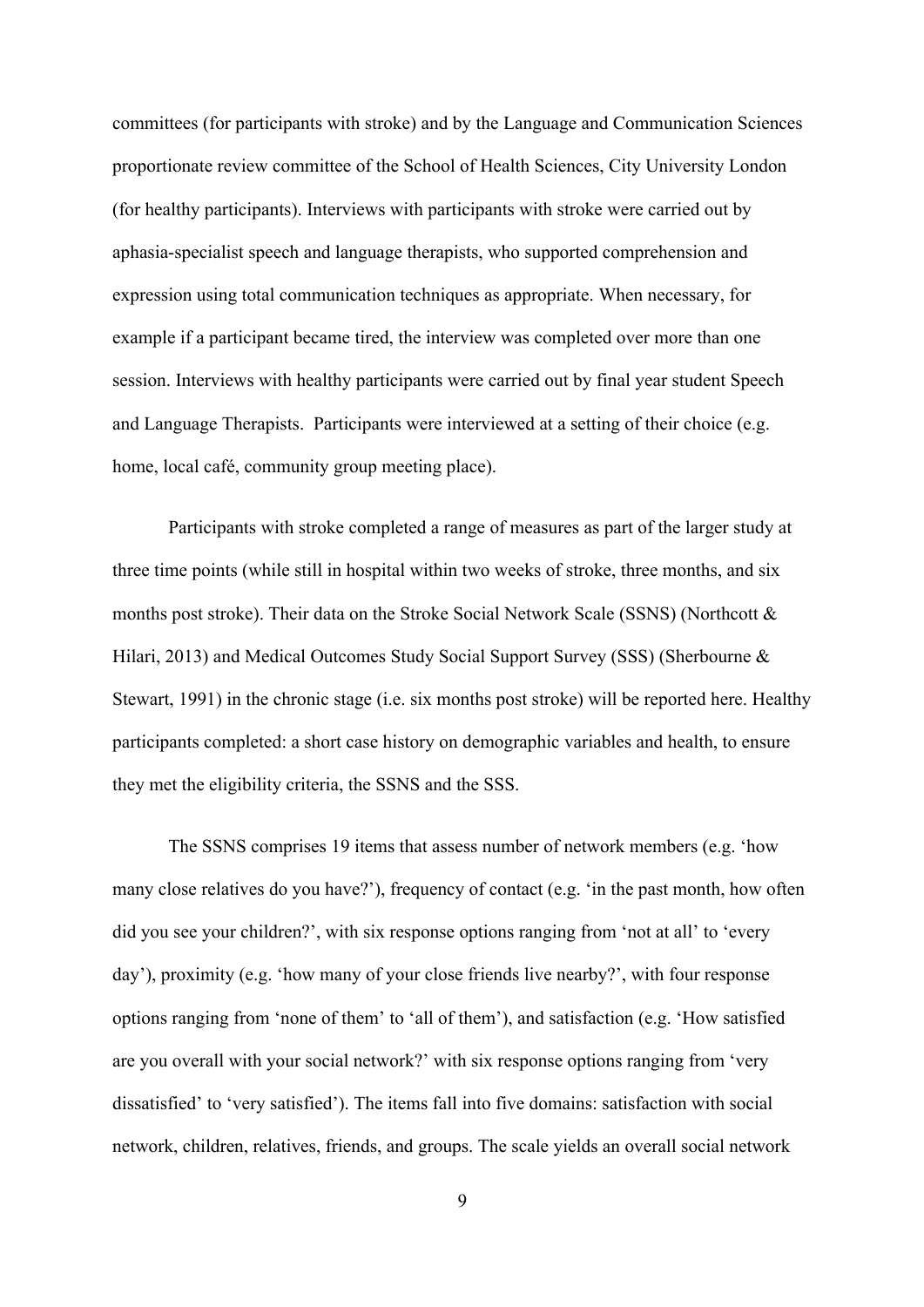score and five domain scores. Scores range 0-100 and higher scores are indicative of better social networks. The SSNS has been tested with people with stroke, including people with aphasia, with strong evidence for the scale's internal consistency ( $\alpha$  = .85); convergent ( $r$  = .34;  $r = .53$ ), discriminant ( $r = -.10$ ;  $r = -.19$ ) and known groups validity (differentiated between those with high versus low perceived social support,  $p = .01$ ). Moderate changes from two weeks to six months supported responsiveness  $(d = .32)$ ; standardised response mean (SRM) = .46) (Northcott & Hilari, 2013).

The SSS assesses the perceived availability of functional social support. It comprises 19 items that explore five functions of support: tangible; emotional; informational; positive social interaction (or social companionship); and affectionate support. The questions ask whether a specific type of support is perceived as available to a person if they need it, and response options range from 1 'none of the time' to 5 'all of the time'. Affectionate support (involving expressions of love and affection) is included as a separate scale as the authors hypothesised this type of support may be beneficial to the chronically ill. Due to overlap between the emotional support and informational support items, the authors combined these into one support domain. Thus the measure gives five scores: four for the domains and an overall perceived social support score. The SSS was psychometrically tested with people with chronic conditions (e.g. hypertension, diabetes) and demonstrated good internal consistency (*α* = .91 - .97), stability over time (*r* = .72 - .78) and validity (Sherbourne & Stewart, 1991); and has been used with people with aphasia (Hilari & Northcott, 2006; Hilari, Wiggins, Roy, Byng, & Smith, 2003). In order to facilitate people with aphasia, the presentation of the scale was adjusted (e.g. few items per page; key words emboldened, large font). Wording of the items was not changed, however, to avoid affecting the psychometric properties of the scale.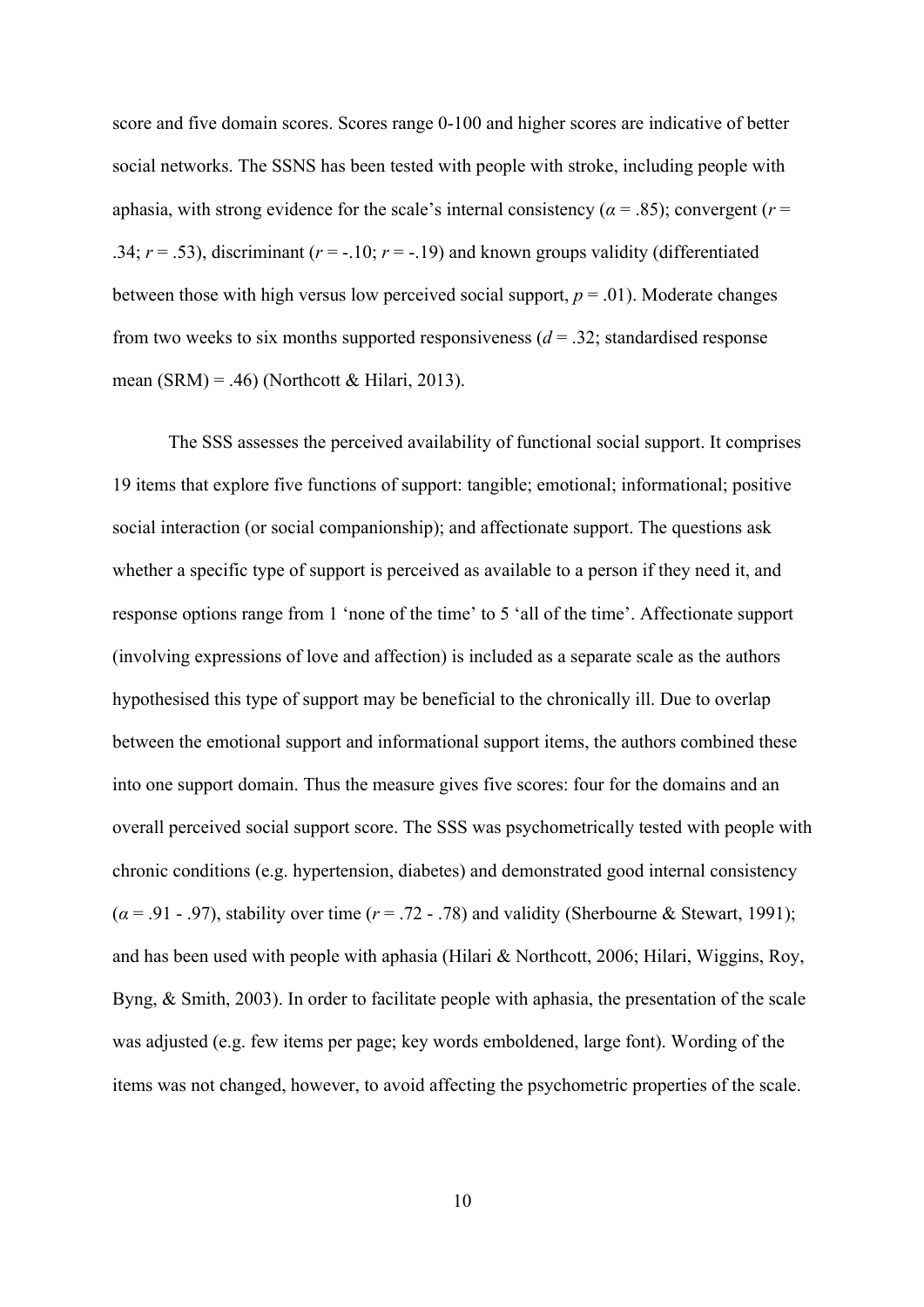#### *Data analysis*

Descriptive statistics were used to describe participants and summarise their social networks and perceived social support. One-way independent groups ANOVAs were used to compare participants six months post stroke without aphasia, with aphasia, and healthy older adults on social networks (SSSN, six scores) and social support (SSS, five scores). To minimise multiple comparisons we explored overall SSNS and SSS scores first. Subdomain scores were only explored where significant differences were found in overall scale scores. To ensure that any found differences between the three groups did not reflect non-stroke related differences (e.g. differences in recruitment strategy), where relevant, we also compared the healthy older adults with data collected from the stroke participants while they were still in hospital after their stroke, where they reported on their pre-morbid patterns of social network and support. This approach resulted in 12 comparisons for the SSNS (six for when participants with stroke were six months post stroke and six for when they were still in hospital) and one comparison for the SSS. Bonferroni corrections were applied for multiple comparisons. Data are reported at standard levels of significance ( $p < .05$ ) first and then with Bonferroni corrections applied  $(0.05/13, p \le 0.004)$ . All data analyses were performed with SPSS v.22.

#### **Results**

One hundred and six healthy participants and 71 participants with stroke, including 11 (16%) with aphasia took part in the study. Table 1 details their characteristics. The majority of the healthy participants were women (59%), whereas the majority of the stroke participants were men (55% of those without and 64% of those with aphasia). Healthy participants ranged in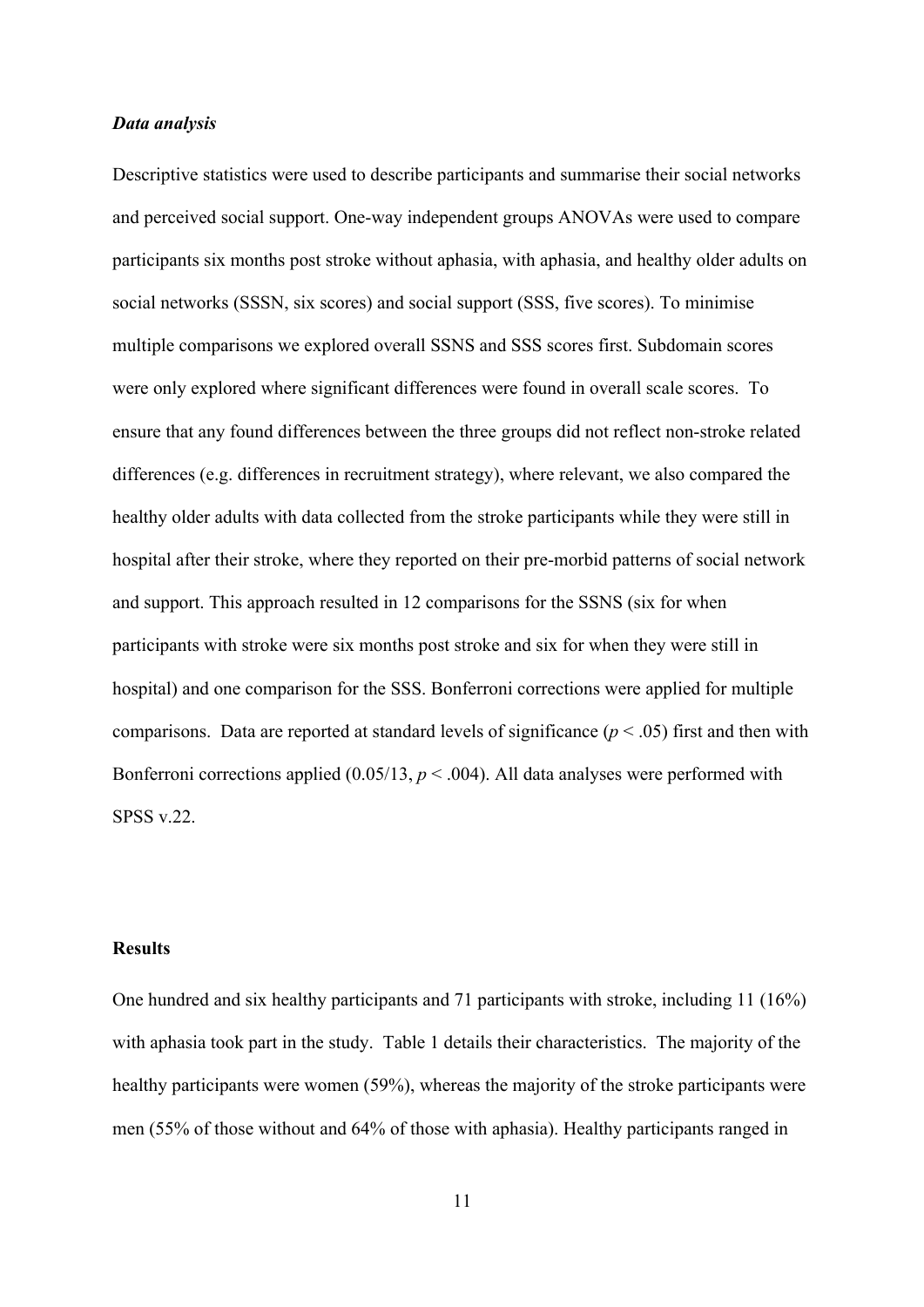age 50-91 with a mean age of 62.8 (*SD* = 9.5). Participants with stroke ranged in age from 18-91, with a mean age of 69.8 (*SD* = 14.3) for those without aphasia and 66.5 (SD = 13.7) for those with aphasia. In all groups the majority were married / had partner (67% in healthy, 55% in stroke participants without aphasia, and 46% in those with aphasia) and lived with someone (67%, 59% and 54.5% respectively

#### [Table 1 about here]

Tables two and three present participant scores on the SSNS and the SSS. On the SSNS, participants with aphasia scored lowest on the overall score and all the subdomains  $(12.1 - 76.9)$  and healthy participants scored highest  $(41.1 - 84.8)$ . A one-way independent groups ANOVA showed there was a significant difference between the three groups on the overall SSNS score  $F(2, 174) = 11.5, p < .001, \eta_p^2 = .89$ . Pairwise comparisons showed there was a difference between healthy participants and those with stroke  $(p = .013)$ , between those with stroke and those with aphasia ( $p = .018$ ), and a significant difference between healthy participants and those with aphasia ( $p < .001$ ).

Since the overall SNSS score was significantly different between the three groups, we also explored the subdomain scores (five subdomains). There was a significant difference in the Friends domain of the SSNS,  $F(2, 174) = 6.48$ ,  $p = .002$ ,  $\eta_p^2 = .07$ . In pairwise comparisons, the scores of people with stroke were higher than those with aphasia ( $p = .032$ ), and those of healthy participants were significantly higher than those of people with aphasia  $(p = .002)$ . There was also a significant difference in the Groups domain of the SSNS,  $F(2, 1)$ 174) = 10.32,  $p < .001$ ,  $\eta_p^2 = .11$ . In pairwise comparisons, scores were significantly different between healthy participants and those with stroke (*p* = .003) and healthy participants and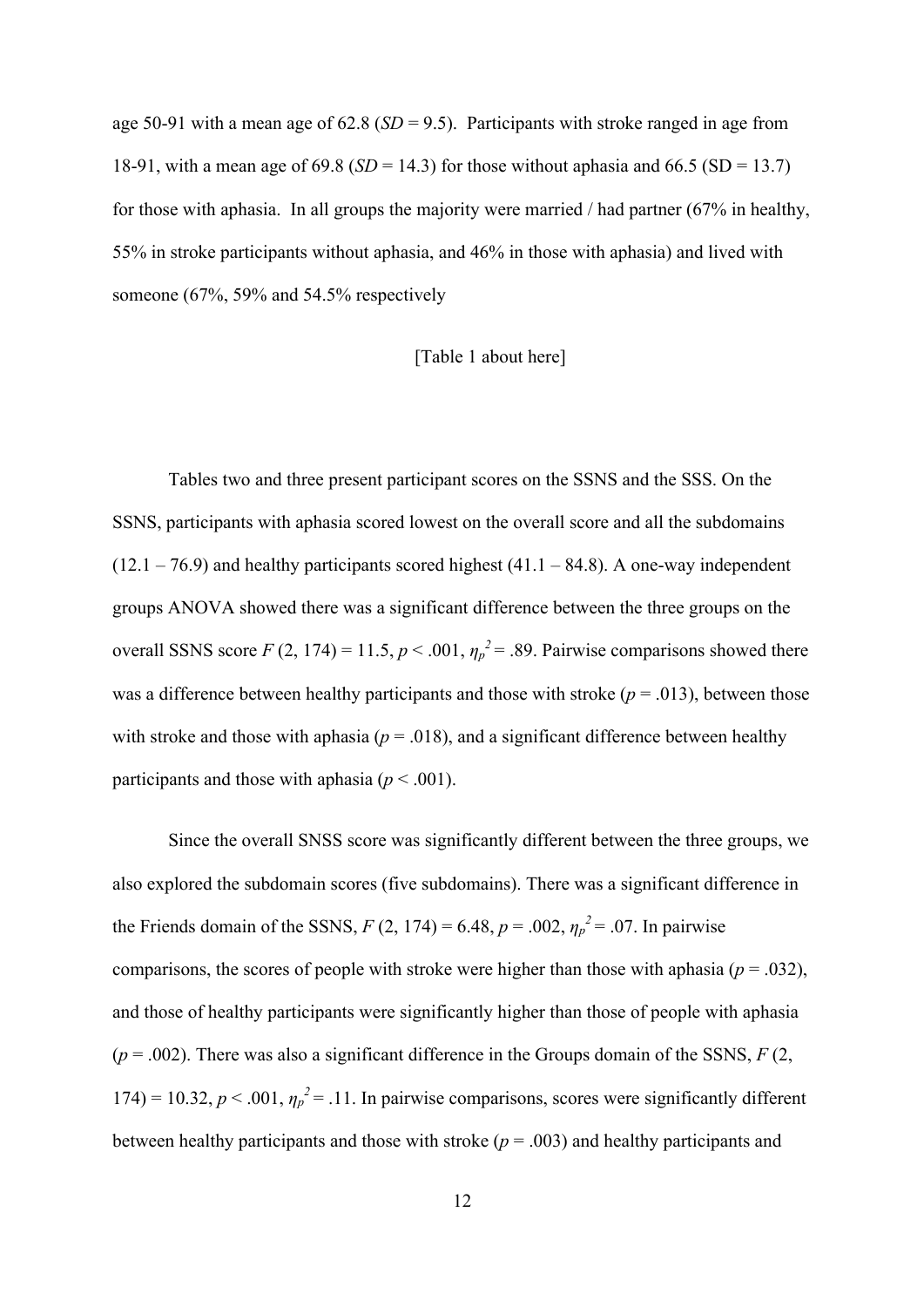those with aphasia ( $p = .001$ ). There were no significant differences in the Children, Relatives and Satisfaction with network domains of the SSNS.

We also compared the healthy older adults' SSNS scores with the pre-morbid SSNS scores of the stroke participants with and without aphasia, where at two weeks post stroke they were asked to reflect on their life in the month prior to the stroke (six comparisons). There were no significant differences in any of the SSNS scores, with the exception of the Groups domain  $[F(2, 174) = 5.89, p = .003$ ; in pairwise comparisons, healthy vs stroke participants  $p = .081$ ; healthy vs participants with aphasia  $p = .008$ ]. Thus even before the stroke, the participants with stroke and aphasia were less involved in group activity than the healthy older adults. We repeated the comparison of the Groups domain between the three groups at six months post-stroke with the baseline Groups score as a covariate:  $F(2, 173) =$ 4.98,  $p = .008$ ,  $\eta_p^2 = .054$ .

After applying a Bonferroni correction for multiple comparisons, the *p* value for significance was set at  $\leq 0.04$ . For participants six months post stroke without aphasia, with aphasia, and healthy older adults, the difference in the overall SSNS scores remained significant  $(p < .001)$ ; with those with aphasia scoring significantly lower than the healthy participants ( $p \le 0.001$ ). The difference between participants with aphasia and healthy participants on the Friends domain of the SSNS also remained significant  $(p=.002)$ .

[Table 2 about here]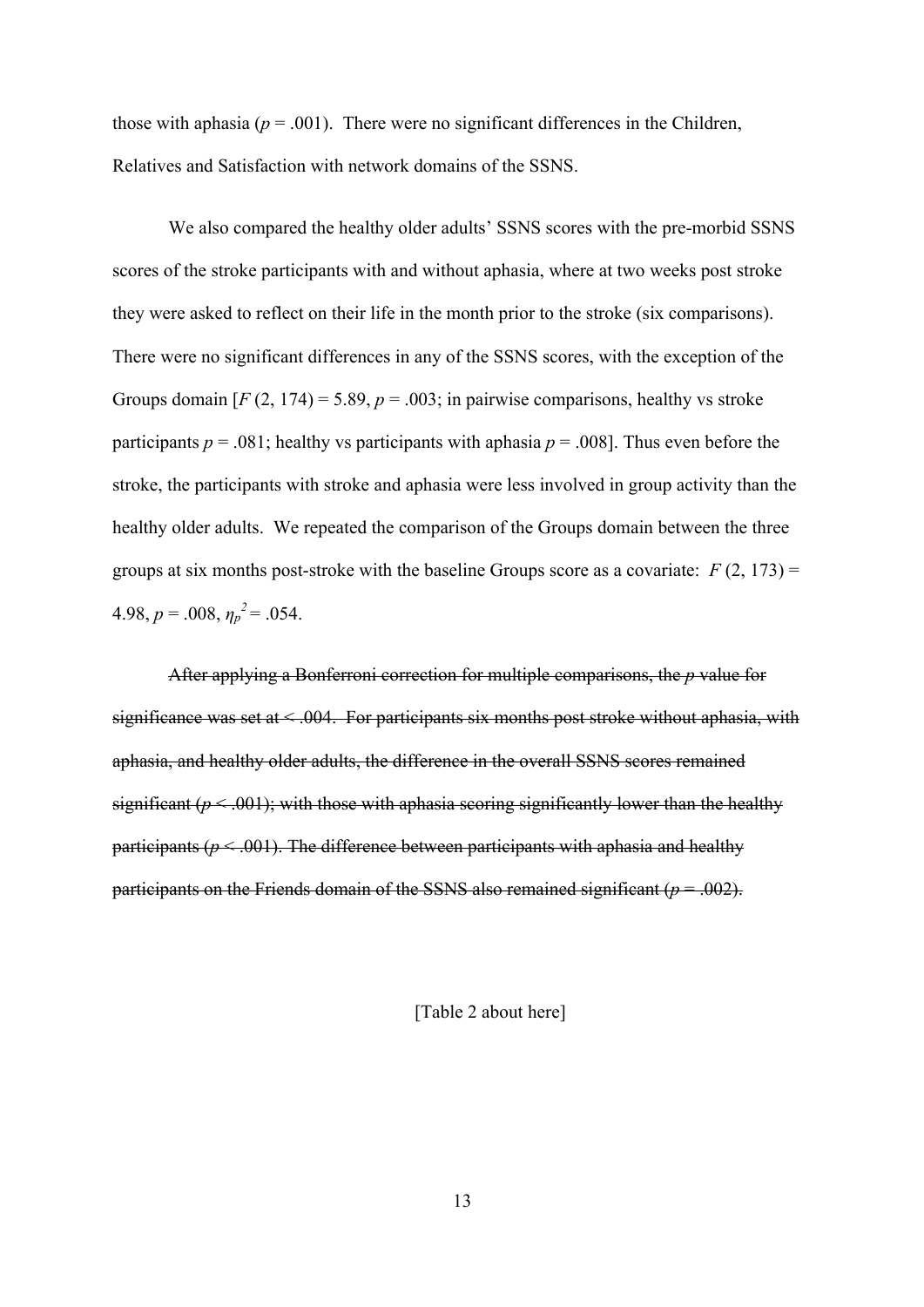Table 3 presents participant scores on the SSS. The mean scores of healthy participants ranged  $4.0 - 4.3$ , of those with aphasia  $3.7 - 4.0$ , and of those with stroke  $3.6 -$ 3.9. There were no significant differences between participants with aphasia, participants with stroke and healthy participants on their overall SSS score  $F(2, 173) = 1.73$ , ns.

[Table 3 about here]

#### **Discussion**

We compared the social networks and perceived functional support of 106 healthy older adults with 71 people who were six months post stroke, 11 of whom had aphasia. The healthy older adults had significantly stronger social networks ( $p < .001$ ) than stroke participants on the overall measure of social network, with those with aphasia scoring significantly lower than the healthy participants ( $p < .001$ ). People with aphasia also had significantly lower scores on the Friends subdomain of the social network measure ( $p = .002$ ). Overall scores of perceived social support did not vary significantly between the three groups.

Previous studies have compared aspects of social network functioning in healthy controls and people post-stroke and found that people with stroke fare worse (Astrom et al., 1992; Cruice et al., 2006; Ross & Wertz, 2003). This was the first study to use a complex measure of social network functioning to compare healthy older adults with stroke participants with and without aphasia. The measure included concepts such as size, frequency of contact, network composition, proximity and satisfaction with network (Northcott & Hilari, 2013). That stroke participants had significantly worse overall social network functioning underlines the vulnerability of social networks following a stroke. Of interest is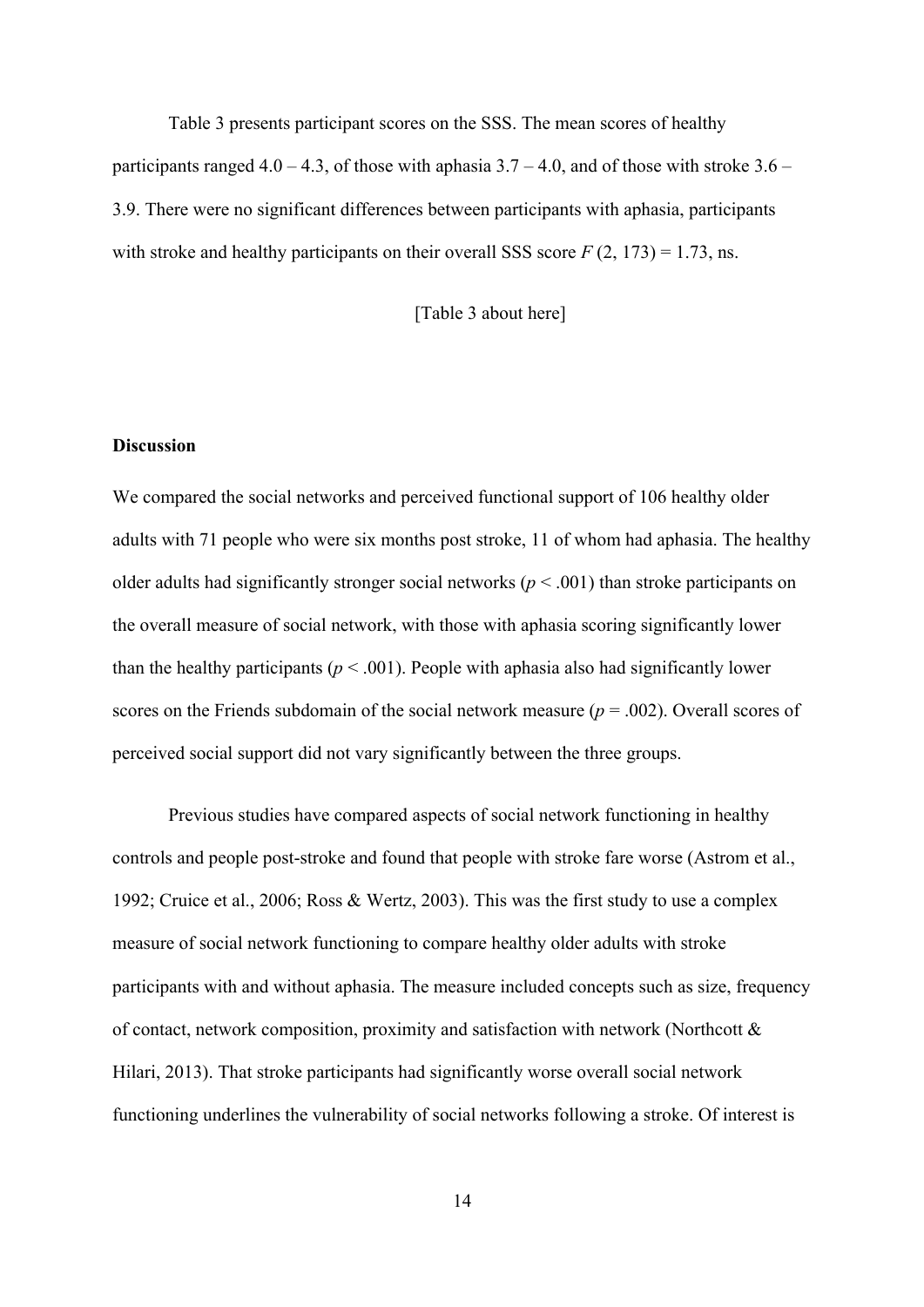that the largest differences were between healthy people and appears to be driven by those with aphasia.

In terms of which aspects of the social network differentiated the three groups, there was a significant difference in the Friends domain between people with aphasia and healthy older adults. The Friends domain included items on number of close friends, frequency of remote and face to face contact and proximity. Having less contact with friends is a trend consistently found in the aphasia literature (Dalemans et al., 2010; Hilari & Northcott, 2006; Parr, 2007; Vickers, 2010). A meta-ethnographic synthesis of qualitative studies exploring social support post stroke found that communication difficulties was a major reason for friendship loss (Northcott, Moss, et al., 2015). Aphasia made it harder to have in-depth discussions, gossip, make jokes, join in conversations, and friends and acquaintances were described as feeling awkward because of the aphasia (Northcott, Moss, et al., 2015). Findings from the present study underline that post-stroke friendship loss is more pronounced for those with aphasia than other stroke survivors, and clearly differentiates this group from healthy older adults.

There was also a significant difference between stroke participants with and without aphasia and the healthy older adults in the Groups domain. This result, however, should be interpreted cautiously. In fact, even prior to the stroke, the Groups domain was significantly weaker in the stroke survivors than the healthy older adults, suggesting that at least some of the difference relates to non-stroke factors. One factor may be the manner of recruitment. The recruitment strategy of healthy older adults relied at least partially on visiting community groups and working through organisations such as the University of the Third Age, which provides educational, creative and leisure opportunities for retired people in the UK.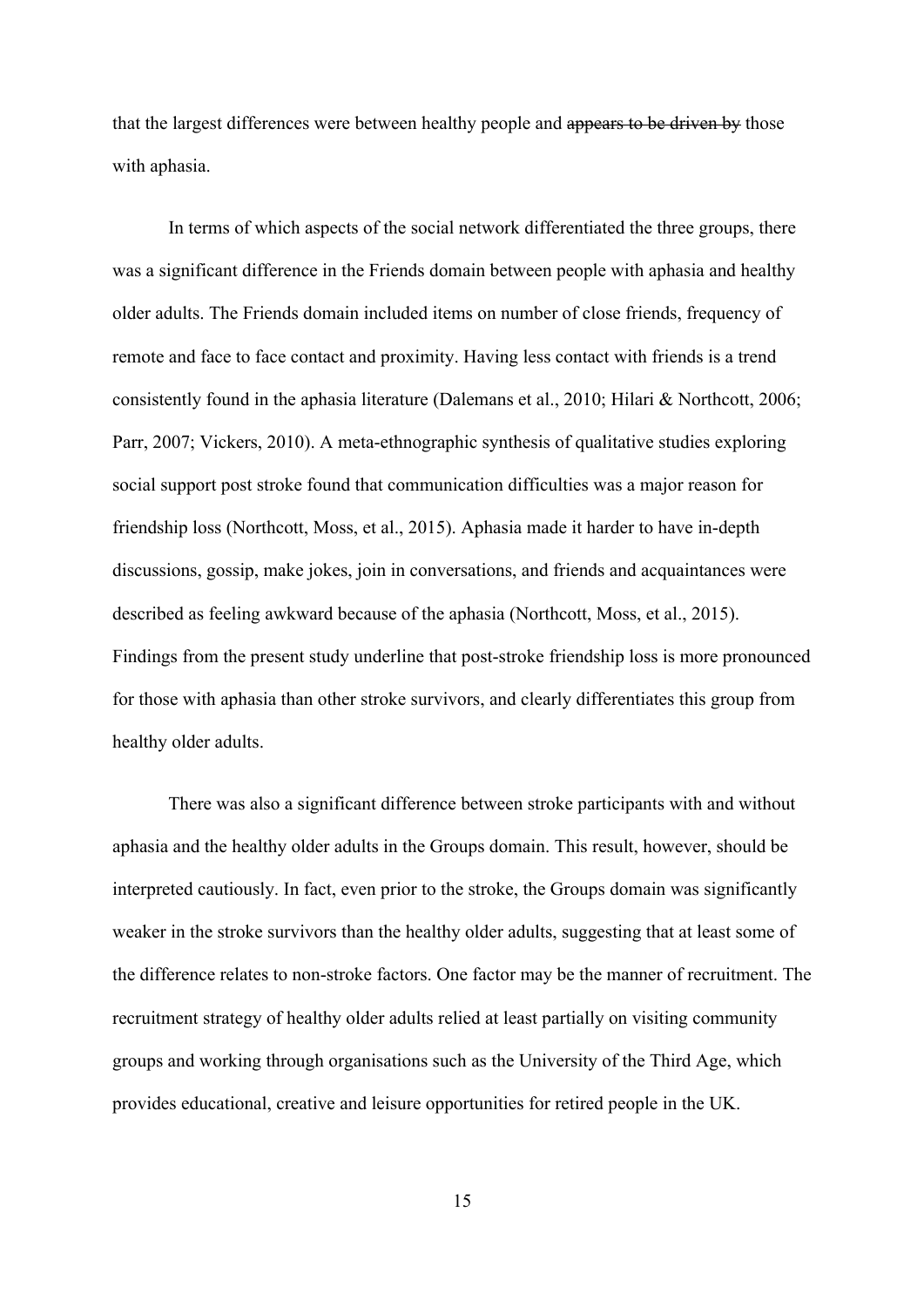Recruiting via groups may have skewed the healthy older sample so that the Groups domain was particularly strong.

Other social network domains were not found to be significantly different between the three groups. This finding is line with other studies that have found contact with children to remain stable post stroke (Hilari & Northcott, 2006) or comparable with controls (Astrom et al., 1992). Contact with the wider family (Relatives domain) was also not significantly different between the three groups, suggesting the overall difference in social network functioning in this sample was primarily driven by changes in non-kin contact.

Turning to perceived functional support, there was no significant difference on the overall measure between the three groups. Some caution in interpreting this result should perhaps be exercised. Firstly, we did not analyse support functions separately (e.g. emotional support; tangible support; social companionship support): it may be that discrete support functions are affected differently by the stroke. Secondly, the study may have been underpowered to detect a significant finding. Nonetheless, as reported elsewhere, the stroke participants' perceived functional support did not differ significantly from pre-morbid levels (Northcott, Marshall, & Hilari, in press). Further, other stroke studies have found that perceived functional support remains relatively stable across time post onset (King, Shade-Zeldow, Carlson, Feldman, & Philip, 2002; Tsouna-Hadjis, Vemmos, Zakopoulos, & Stamatelopoulos, 2000). Thus despite the well-documented strains placed on intimate relationship following a stroke (Pallesen, 2014; Winkler, Bedford, Northcott, & Hilari, 2014) this construct may be relatively stable, which is the pattern found in the general population (Sarason et al., 1986). It has been hypothesised that perceived functional support may in fact reflect attachment style: high perceived support related to secure attachment; low perceived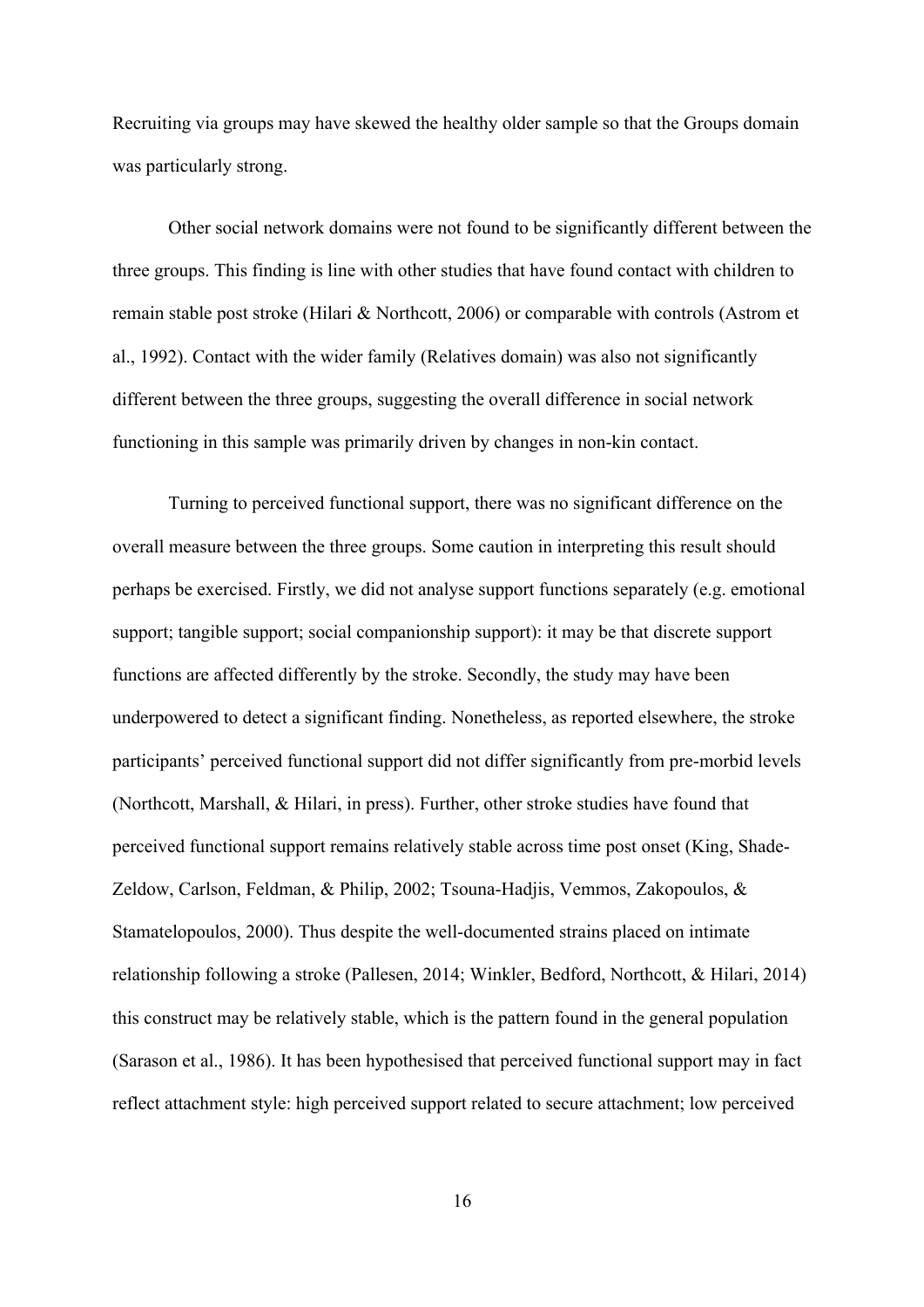support related to anxious or avoidant attachment (Sarason et al., 1986). As such, perceived functional support may reflect the quality of long-standing intimate relationships.

#### *Study strengths and limitations*

A strength of the study was that it used psychometrically sound and complex measures of different aspects of social relationships: perceived functional support and social networks. It is the first study to compare directly these different dimensions of social support in healthy older adults and stroke survivors with and without aphasia. Use of these measures allowed for a detailed exploration of specific social network subdomains that most clearly differentiate between the three groups. A further strength was that the stroke sample included people with aphasia, achieved through careful choice of measures that are accessible for this population, and through procedures which facilitated their inclusion e.g. all interviews carried out face to face with an aphasia-specialist Speech and Language Therapist. Nonetheless, only 16% of the stroke sample had aphasia: larger numbers would have provided stronger evidence. Further, those with the most severe receptive aphasia were not included. Yet severity of aphasia has been found to significantly predict time spent out of the house (Code, 2003); and involvement in social activities (Cruice, Worrall, Hickson, & Murison, 2003). It is therefore possible that had the most severely language-disabled individuals been included, more differences between the groups would have been observed.

A weakness of the study is that the healthy older adults who participated in this study were on average younger than the stroke participants and more likely to be married and female. Since age, gender and marital status are factors known to influence how a person views their social relationships (Antonucci & Akiyama, 1987; Hilari & Northcott, 2006; Wenger, 1994), this may have influenced findings. A further factor was the way in which the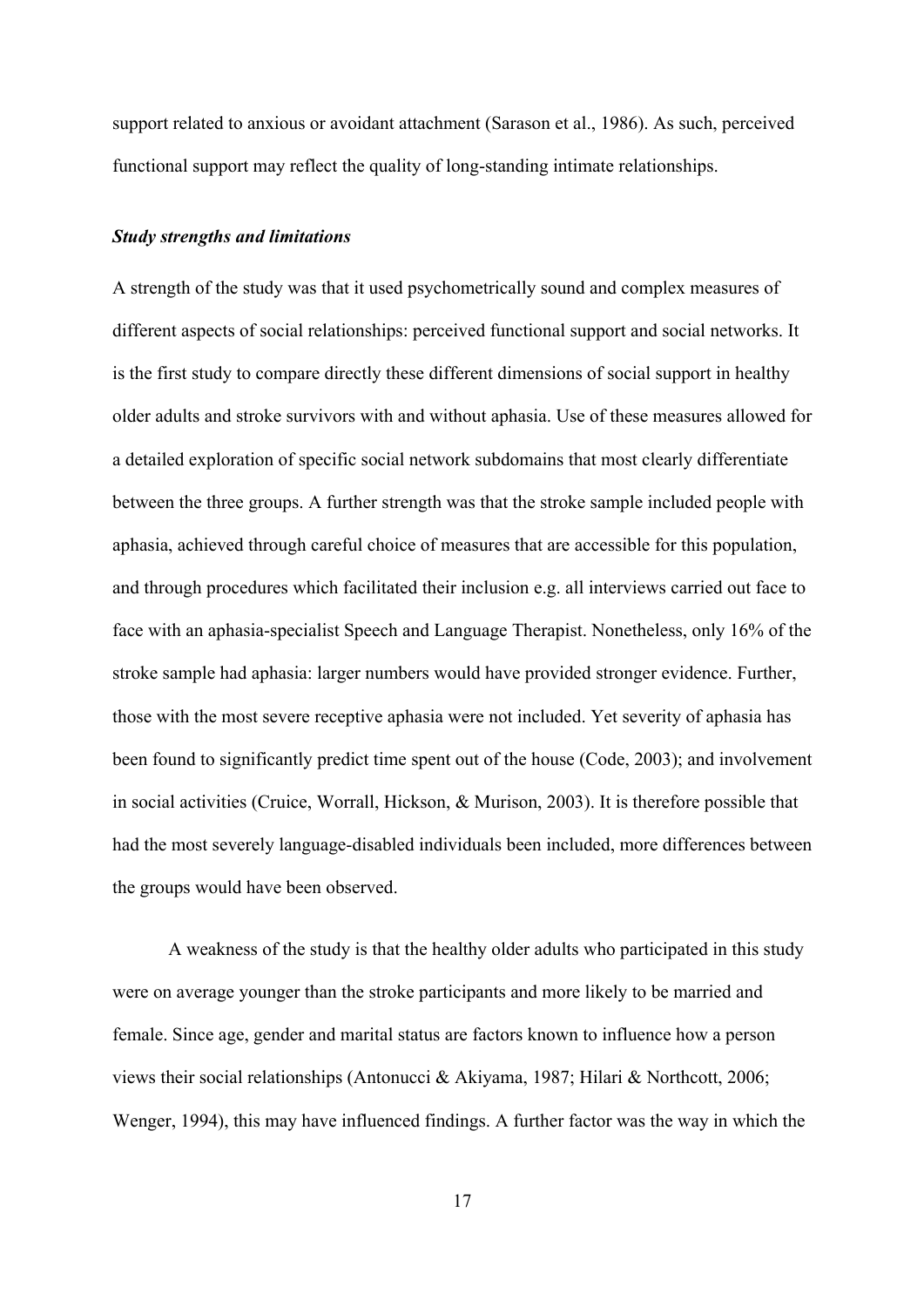healthy older adults were recruited. Through relying on the extended social networks of the student investigators, and recruiting via groups such as the University of the Third Age, the healthy older adults may have had a higher socio-economic status and educational background than the stroke participants: these factors were not controlled for. Still, it is reassuring that we were able to compare the pre-morbid social networks and social support of the stroke participants with the healthy older adults in order to assess whether non-stroke related factors could be responsible for differences between the groups. In fact, no differences were found between the groups pre-morbidly, excepting the Groups domain of the SSNS. This lends robustness to the finding that stroke and aphasia differentially affect social network functioning and social support.

#### *Clinical Implications*

First stated in 1948, the World Health Organisation's definition of health is that it is a state 'of complete physical, mental and social well-being and not merely the absence of disease or infirmity.' Thus consideration of the social context in which people experience health states has become important in healthcare provision. The biopsychosocial model of health proposed in 2001 by WHO (WHO-ICF) places emphasis on participation as 'involvement in life situations' (World Health Organisation, 2001). Participation, along with consideration of social relationships and social roles, has been incorporated into stroke guidelines as goals of rehabilitation (Department of Health, 2007; Intercollegiate Stroke Working Party, 2012). It should therefore be of concern that overall social network functioning, particularly contact with friends, is significantly worse for those with stroke and aphasia than the healthy older population.

There is a particularly compelling case to consider the impact of aphasia on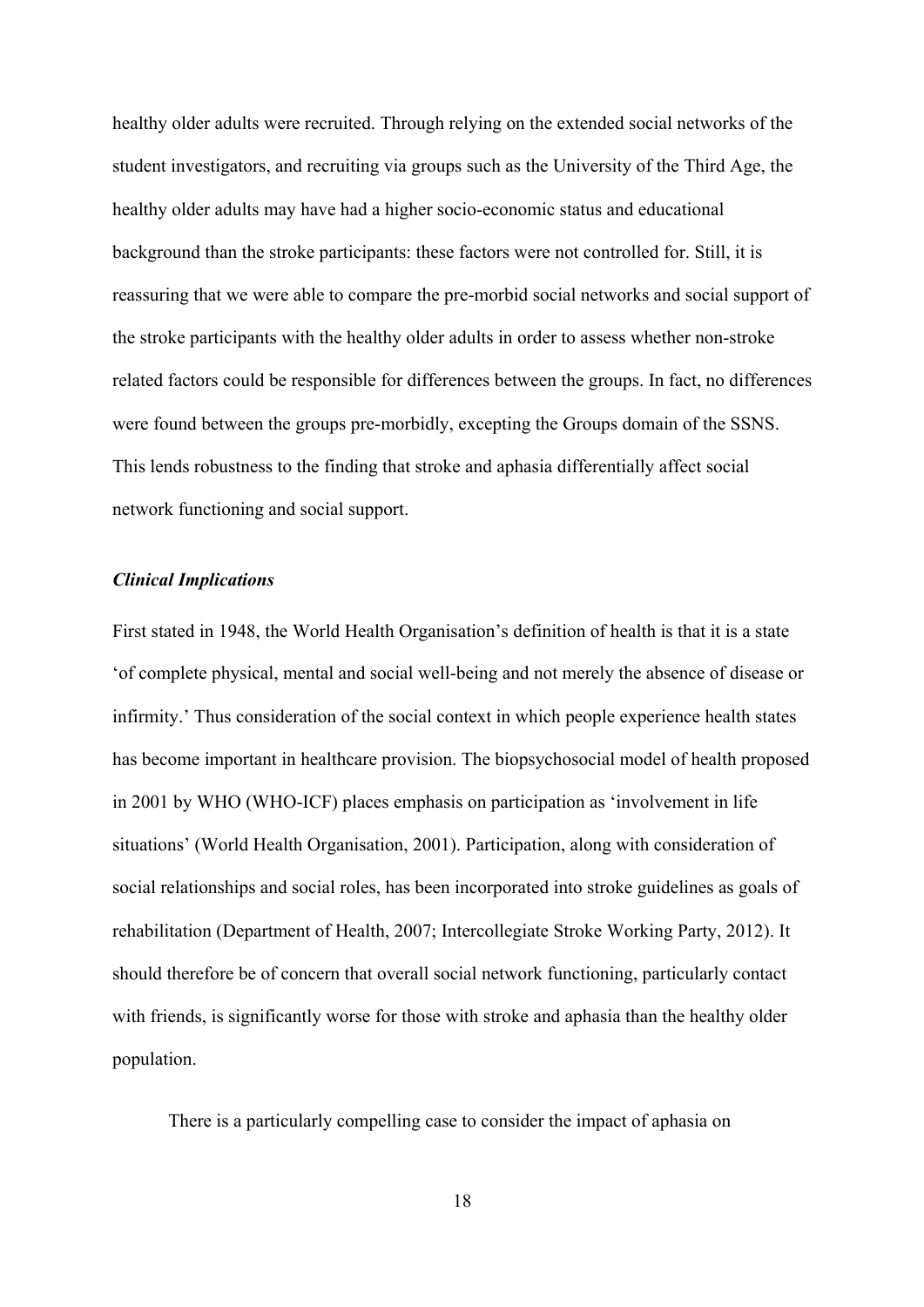friendships. Friends typically belong to the same age group, are chosen, and the relationship tends to be reciprocal and based on shared values, interests and activities (Hartup & Stevens, 1999). For older people, friends have been found to be an important source of companionship support (Wenger, 1994). Lack of social companionship support has been linked to significantly poorer health-related quality of life in those with chronic aphasia (Hilari & Northcott, 2006). Establishing or preserving meaningful social relationships has been identified as key to 'living successfully' with aphasia: the role of social companionship is highlighted in Brown, Davidson, Worrall, and Howe (2013), where people with aphasia state the importance of spending time with friends, engaging in leisure pursuits, laughter and 'making a good time'. Davidson, Howe, Worrall, Hickson, and Togher (2008) also found that engaging with friends through humour and sharing topics of mutual interest was an important component of feeling connected and finding communication satisfying.

In supporting the social well-being of someone who has had a stroke various strategies are described in the literature. Offering therapy in a social context (van der Gaag et al., 2005), and peer support, either one to one or via groups, has been described as conferring many advantages, such as mutual support, enjoyment, and meeting others 'in the same boat' which may help to normalise the stroke experience (Brown et al., 2013; Northcott, Moss, et al., 2015). A person's social network may also be better maintained if important network members are included in the therapy process, for example, if close friends are given some support in how to communicate with those who have aphasia when they first visit in hospital. Further, supporting family members may enhance the quality of support that they can give to the person with stroke. Working with internal barriers to social participation, such as depression, and enabling a person to adjust to their post stroke life through therapy approaches such as solution focused brief therapy (Northcott, Burns, Simpson, & Hilari,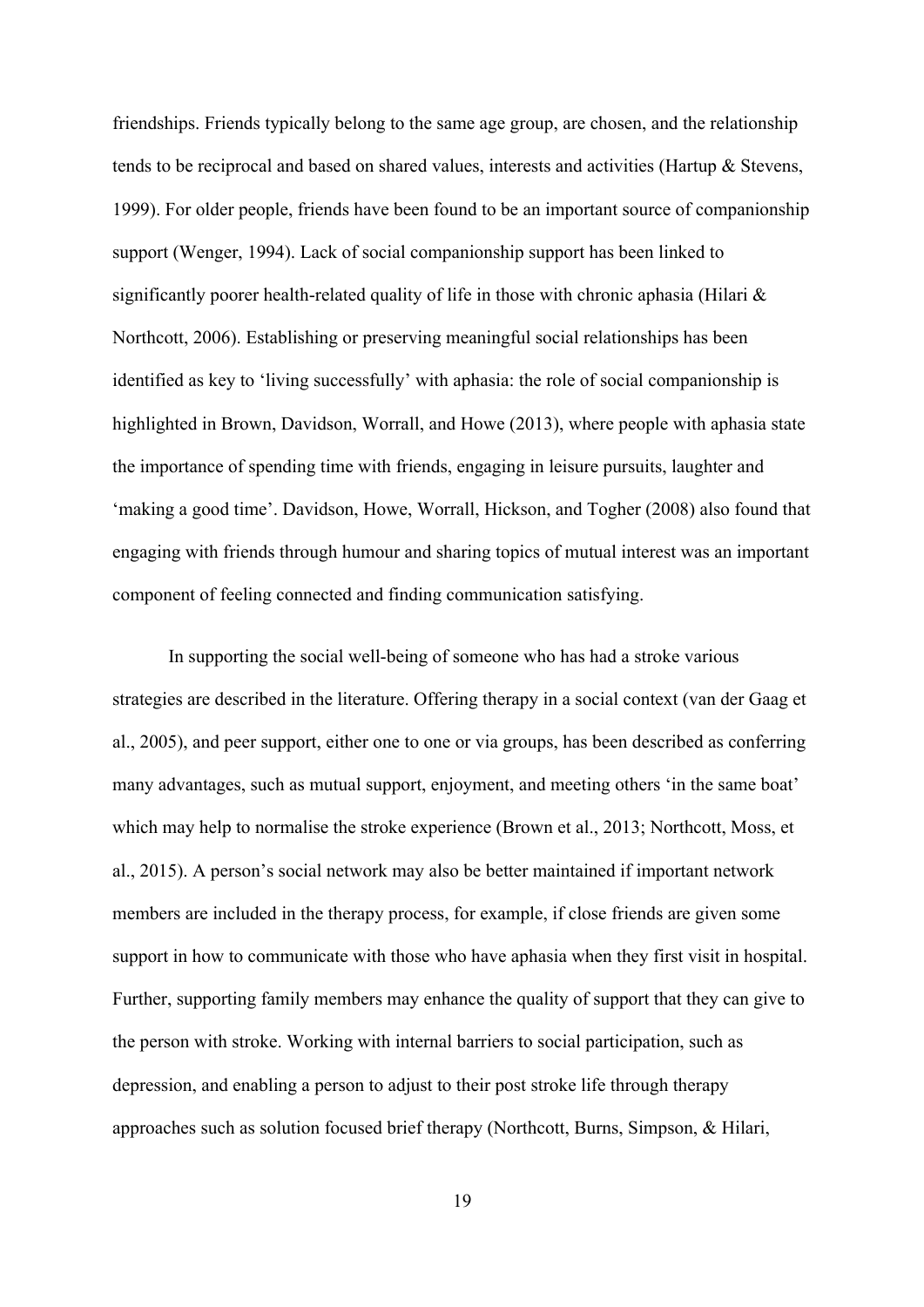2015) may also be beneficial. More broadly, ensuring that the wider society is accessible to stroke survivors through increased public awareness, education or legislation may also enable stroke survivors to take on more active social roles in their communities. In order to target resources, more routine screening of social well-being and social isolation is likely to be useful, including in the chronic stage post stroke.

In terms of future directions there has been little research exploring how to enable people with stroke to maintain their pre-stroke friendships, nor is it known what value such interventions would hold either to the friend or stroke survivor. Further research could also explore at what stage post stroke it is most useful to provide interventions aimed at opening up avenues of social companionship. Finally, further studies with larger samples of people with aphasia would provide stronger evidence of how the stroke affects their social relationships compared to other stroke survivors and age-matched controls.

#### *Conclusion*

This study compared healthy older adults with people six months post stroke on measures of perceived social support and social network. One hundred and six healthy older adults, 60 stroke survivors without aphasia, and 11 stroke survivors with aphasia participated completing the same measures. The healthy older adults had significantly stronger social networks than people with aphasia. Friendships appear to be particularly affected by stroke and aphasia. There was no significant difference between the three groups in terms of overall perceived functional support. Stroke services should consider the social impact of stroke, including ways to support stroke survivors in maintaining diverse and satisfying social networks. Aphasia appears to pose significant challenges, and this subgroup of the stroke population may benefit from targeted support.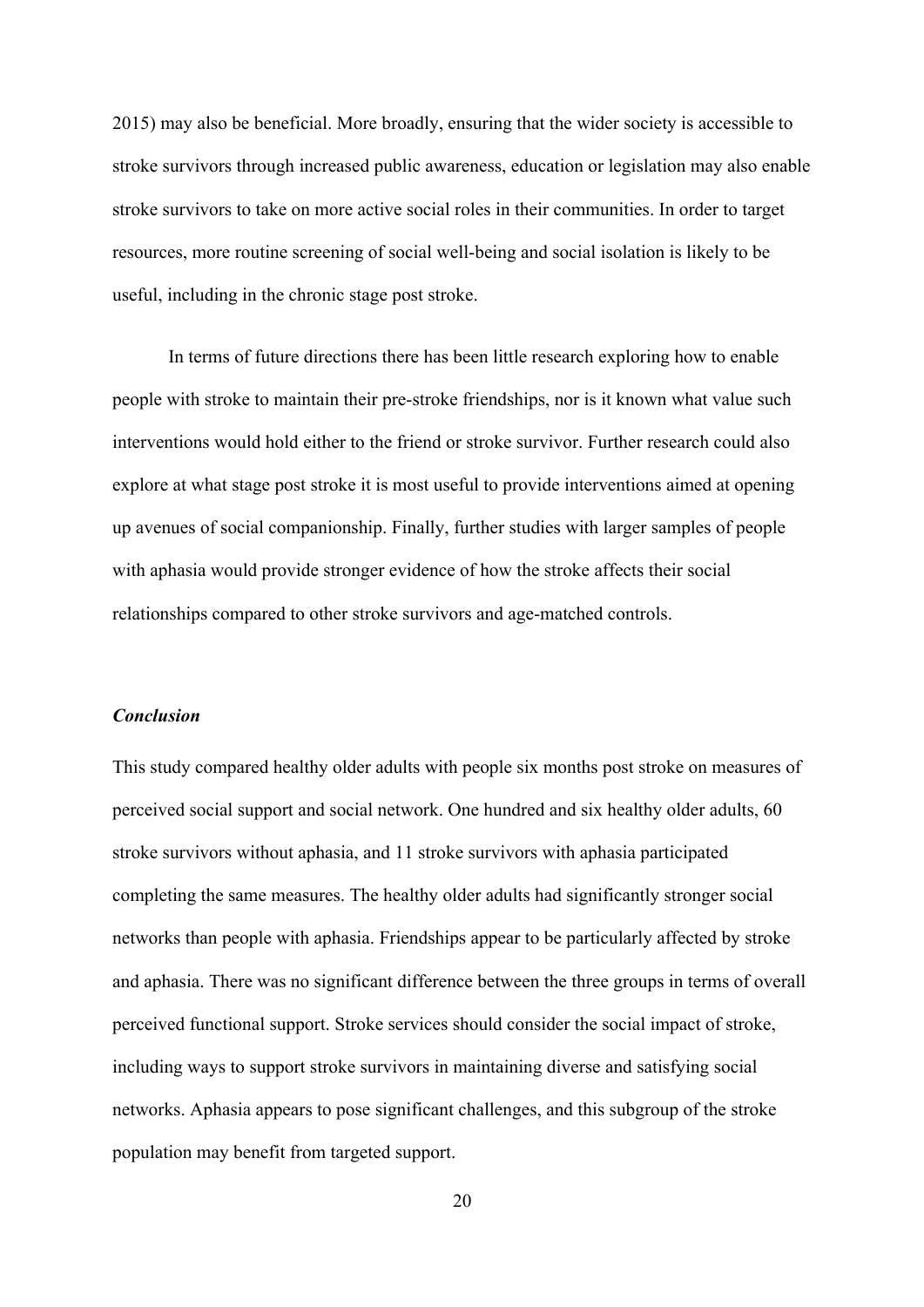#### *Acknowledgements*

The authors would like to thank all the participants as well as the stroke teams of St Mary's Hospital and the Royal Free Hospital in London. We would also like to thank Charlotte Bower, Shima Yazdi, Lorraine Omeku, Suneet Cheema, Natalie Lower, Samantha Baddick and Dorothy Young who all contributed to the data collection for this project.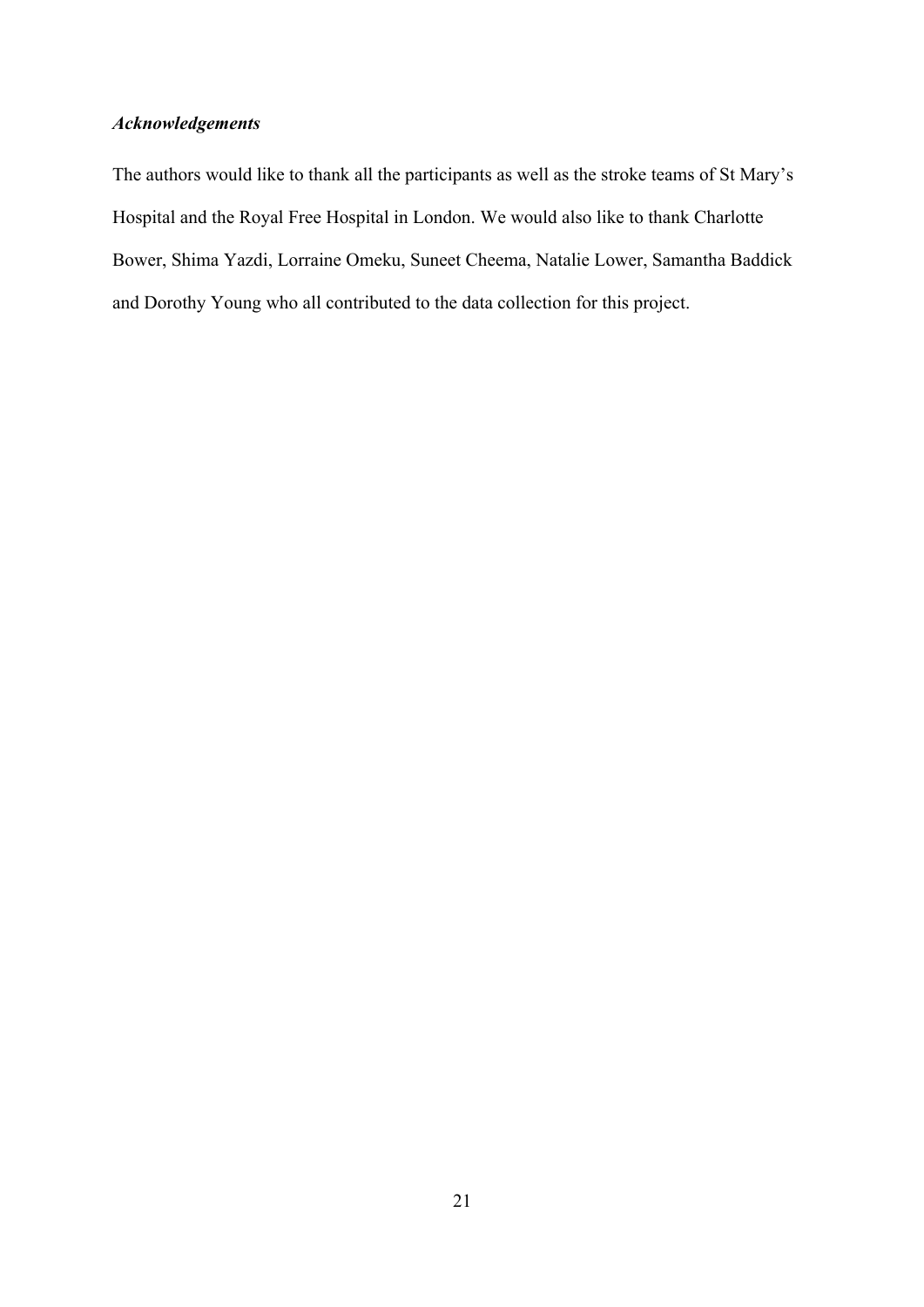| Variable                                 | Respondent $n$ (%)             |                                                 |                                     |  |
|------------------------------------------|--------------------------------|-------------------------------------------------|-------------------------------------|--|
|                                          | <b>Healthy</b><br>participants | <b>Participants with</b><br>stroke (no aphasia) | <b>Participants</b><br>with aphasia |  |
|                                          | $n = 106$                      | $n = 60$                                        | $n=11$                              |  |
| Gender                                   |                                |                                                 |                                     |  |
| Female                                   | 63 $(59%)$                     | 27(45%)                                         | 4(36%)                              |  |
| Male                                     | 43 (41%)                       | 33(55%)                                         | 7(64%)                              |  |
| Age                                      |                                |                                                 |                                     |  |
| Mean [SD]                                | 62.8 [9.5]                     | 69.8 [14.3]                                     | 66.5 [13.7]                         |  |
| Range                                    | $50 - 91$                      | $18 - 91$                                       | $46 - 85$                           |  |
| <b>Marital status</b>                    |                                |                                                 |                                     |  |
| Single                                   | $10(9\%)$                      | $12(20\%)$                                      | 2(18%)                              |  |
| Married/has partner                      | 71(67%)                        | 33(55%)                                         | 5(46%)                              |  |
| Divorced or widowed                      | 25(24%)                        | 15(25%)                                         | 4(36%)                              |  |
| <b>Ethnic group</b>                      | $n=80$                         |                                                 |                                     |  |
| White British                            | 50 $(62\%)$                    | 44 (73%)                                        | 8(73%)                              |  |
| Other British                            | 30 (38%)                       | 16(27%)                                         | 3(27%)                              |  |
| <b>Living arrangements</b>               |                                | $n = 59$                                        |                                     |  |
| Lives alone                              | 35(33%)                        | 24(41%)                                         | $5(45.5\%)$                         |  |
| Lives with someone                       | 71 (67%)                       | 35(59%)                                         | $6(54.5\%)$                         |  |
| <b>Stroke severity- NIH Stroke Scale</b> |                                |                                                 | $n=10$                              |  |
| Mean [SD]                                | Not applicable 5.68 [4.3]      |                                                 | $9.1$ [5.4]                         |  |
| Range                                    |                                | $0 - 17$                                        | $4 - 21$                            |  |
| <b>Stroke type</b>                       |                                |                                                 |                                     |  |
| Ischaemic                                | Not applicable                 | 52 (87%)                                        | 10(91%)                             |  |
| Haemorrhagic                             |                                | 8(13%)                                          | 1(9%)                               |  |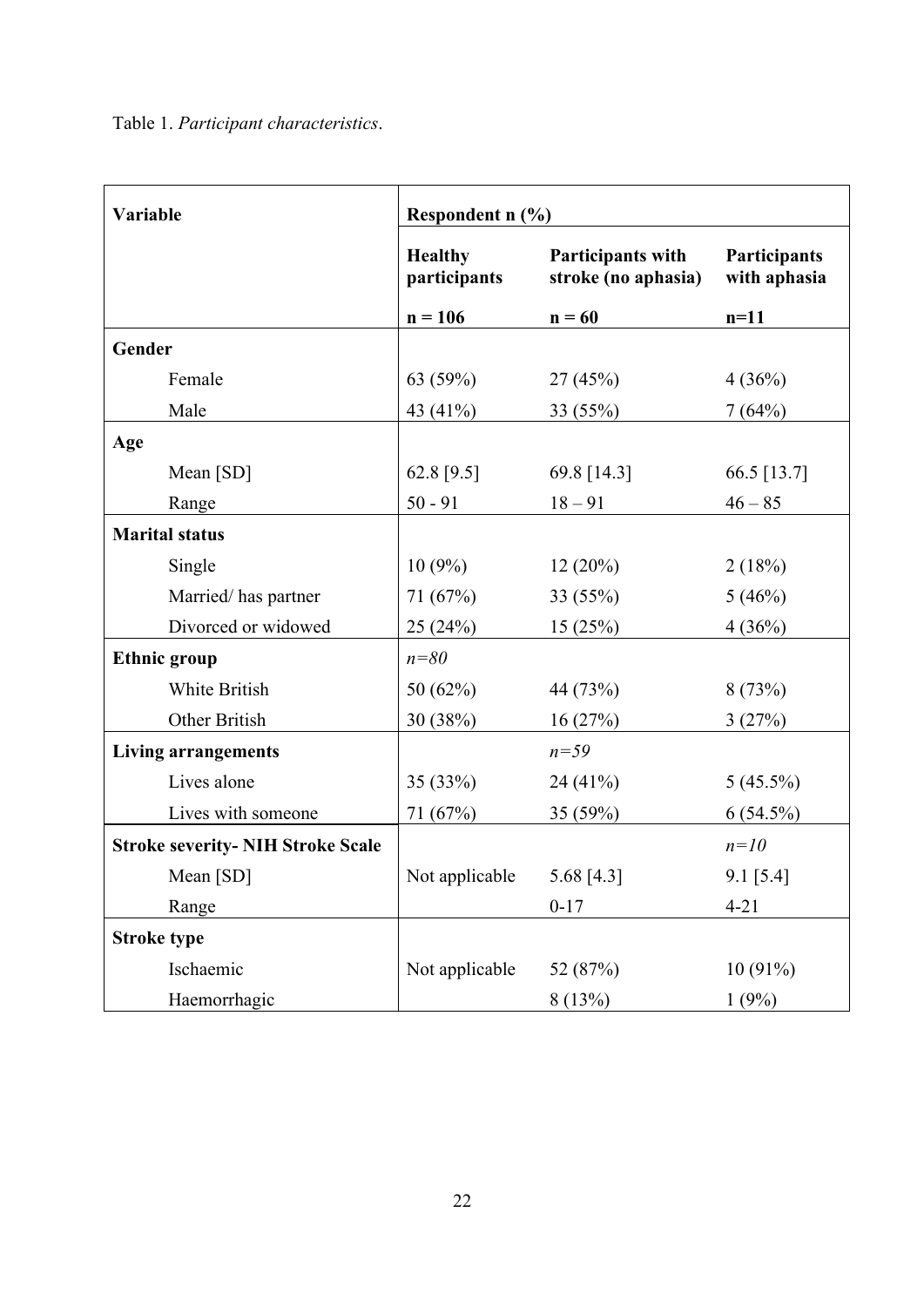Table 2. *Stroke Social Network Scale: descriptive statistics for healthy and stroke participants with and without aphasia.*

| Stroke Social Network Scale (scale range of scores = 0-100) |                                |                                                 |                              |  |  |
|-------------------------------------------------------------|--------------------------------|-------------------------------------------------|------------------------------|--|--|
| <b>Overall scale</b>                                        | <b>Healthy</b><br>participants | <b>Participants with</b><br>stroke (no aphasia) | Participants with<br>aphasia |  |  |
|                                                             | $(n=106)$                      | $(n=60)$                                        | $(n=11)$                     |  |  |
| Social Network***                                           |                                |                                                 |                              |  |  |
| Mean $(SD)$                                                 | 64.7 $(11.8)$ ***              | 58.6 (14.1)                                     | 46.7 (18.9) ***              |  |  |
| Range                                                       | $15.5 - 87.0$                  | $24.9 - 85.2$                                   | $10.3 - 66.6$                |  |  |
| <b>Subdomains</b>                                           |                                |                                                 |                              |  |  |
| Satisfaction                                                |                                |                                                 |                              |  |  |
| Mean $(SD)$                                                 | 84.8 (13.9)                    | 83.6 (16.7)                                     | 76.9(30.0)                   |  |  |
| Range                                                       | $24 - 100$                     | $16.7 - 100$                                    | $6.7 - 100$                  |  |  |
| Children                                                    |                                |                                                 |                              |  |  |
| Mean (SD)                                                   | 68.8 (28.2)                    | 60.3(35.1)                                      | 50.3(28.7)                   |  |  |
| Range                                                       | $0 - 100$                      | $0 - 100$                                       | $0 - 87.5$                   |  |  |
| Relatives                                                   |                                |                                                 |                              |  |  |
| Mean                                                        | 41.1(22.1)                     | 37.9(28.0)                                      | 30.5(35.9)                   |  |  |
| Range                                                       | $0 - 93.3$                     | $0 - 93.3$                                      | $0 - 93.3$                   |  |  |
| Friends ***                                                 |                                |                                                 |                              |  |  |
| Mean $(SD)$                                                 | 53.1 $(20.5)$ ***              | 47.0(25.0)                                      | $27.4(38.8)$ ***             |  |  |
| Range                                                       | $0 - 100$                      | $0 - 89.3$                                      | $0 - 95$                     |  |  |
| Groups ***                                                  |                                |                                                 |                              |  |  |
| Mean (SD)                                                   | 53.4 (36.8)***                 | 34.4 (34.4)***                                  | $12.1 (27.0)$ ***            |  |  |
| Range                                                       | $0 - 100$                      | $0 - 100$                                       | $0 - 66.7$                   |  |  |

 $* \cdot p < .05$ 

\*\*\* : *p < .004*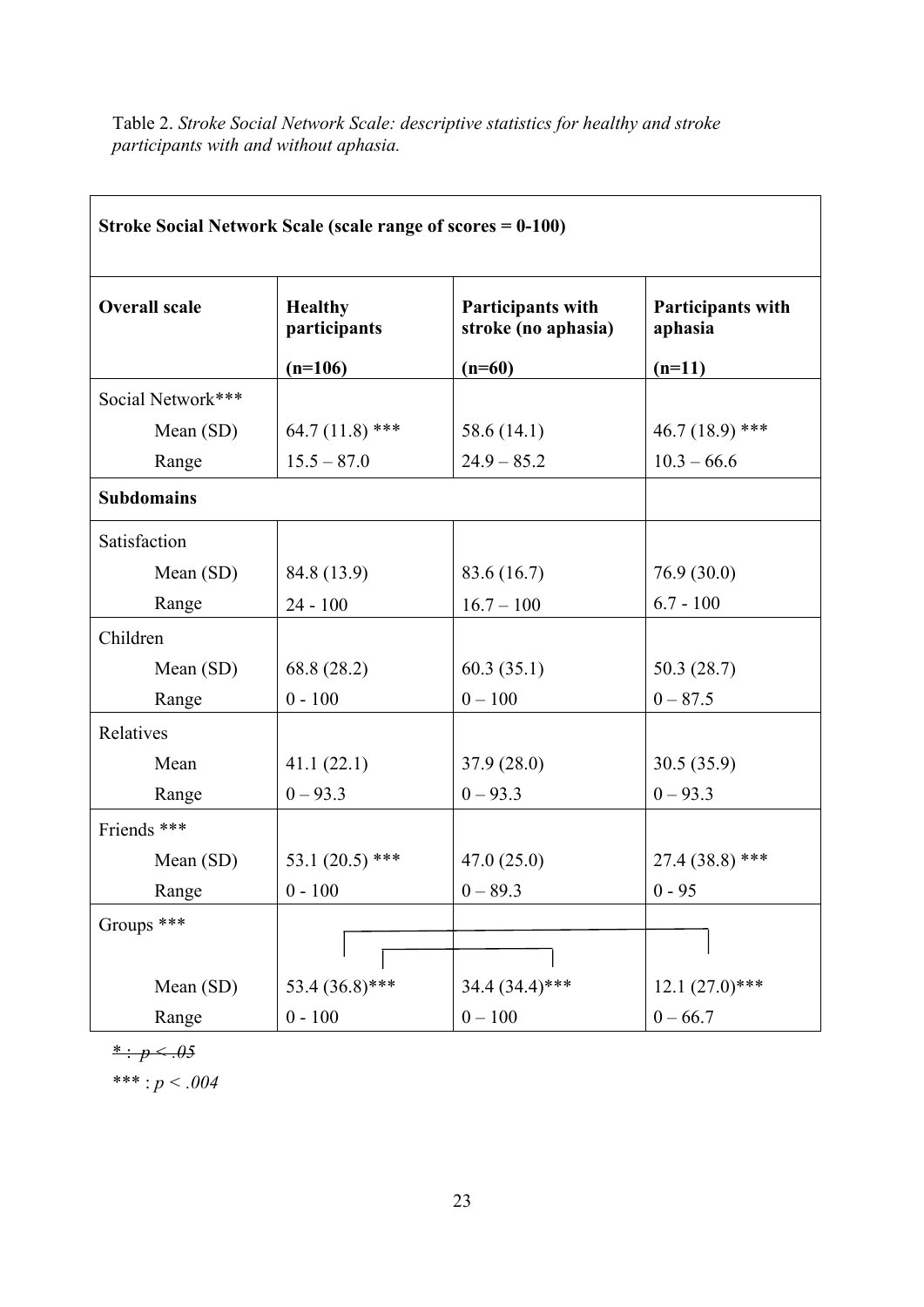Table 3. *Perceived Social Support Scale: descriptive statistics for healthy and stroke participants with and without aphasia.*

| Social Support Scale (scale range of scores $= 1.0 - 5.0$ ) |                                |                                                 |                              |  |  |
|-------------------------------------------------------------|--------------------------------|-------------------------------------------------|------------------------------|--|--|
| <b>Overall scale</b>                                        | <b>Healthy</b><br>participants | <b>Participants with</b><br>stroke (no aphasia) | Participants with<br>aphasia |  |  |
|                                                             | $(n=106)$                      | $(n=60)$                                        | $(n=10)$                     |  |  |
| Social Support                                              |                                |                                                 |                              |  |  |
| Mean (SD)                                                   | 4.1(0.9)                       | 3.8(1.1)                                        | 3.8(0.8)                     |  |  |
| Range                                                       | $1.4 - 5.0$                    | $1.2 - 5.0$                                     | $2.5 - 5.0$                  |  |  |
| <b>Subdomains</b>                                           |                                |                                                 |                              |  |  |
| Tangible                                                    |                                |                                                 |                              |  |  |
| Mean (SD)                                                   | 4.0(1.1)                       | 3.9(1.2)                                        | 4.0(1.1)                     |  |  |
| Range                                                       | $1.0 - 5.0$                    | $1.3 - 5.0$                                     | $2.0 - 5.0$                  |  |  |
| Affectionate                                                |                                |                                                 |                              |  |  |
| Mean                                                        | 4.3(1.0)                       | 3.9(1.3)                                        | 4.0(0.8)                     |  |  |
| Range                                                       | $1.0 - 5.0$                    | $1.0 - 5.0$                                     | $2.7 - 5.0$                  |  |  |
| Social Companionship                                        |                                |                                                 |                              |  |  |
| Mean (SD)                                                   | 4.1(0.9)                       | 3.6(1.3)                                        | 3.9(0.9)                     |  |  |
| Range                                                       | $1.3 - 5.0$                    | $1.0 - 5.0$                                     | $2.7 - 5.0$                  |  |  |
| Emotional /<br>Informational                                |                                |                                                 |                              |  |  |
| Mean (SD)                                                   | 4.1(0.9)                       | 3.9(1.2)                                        | 3.7(0.9)                     |  |  |
| Range                                                       | $1.2 - 5.0$                    | $1.0 - 5.0$                                     | $2.3 - 5.0$                  |  |  |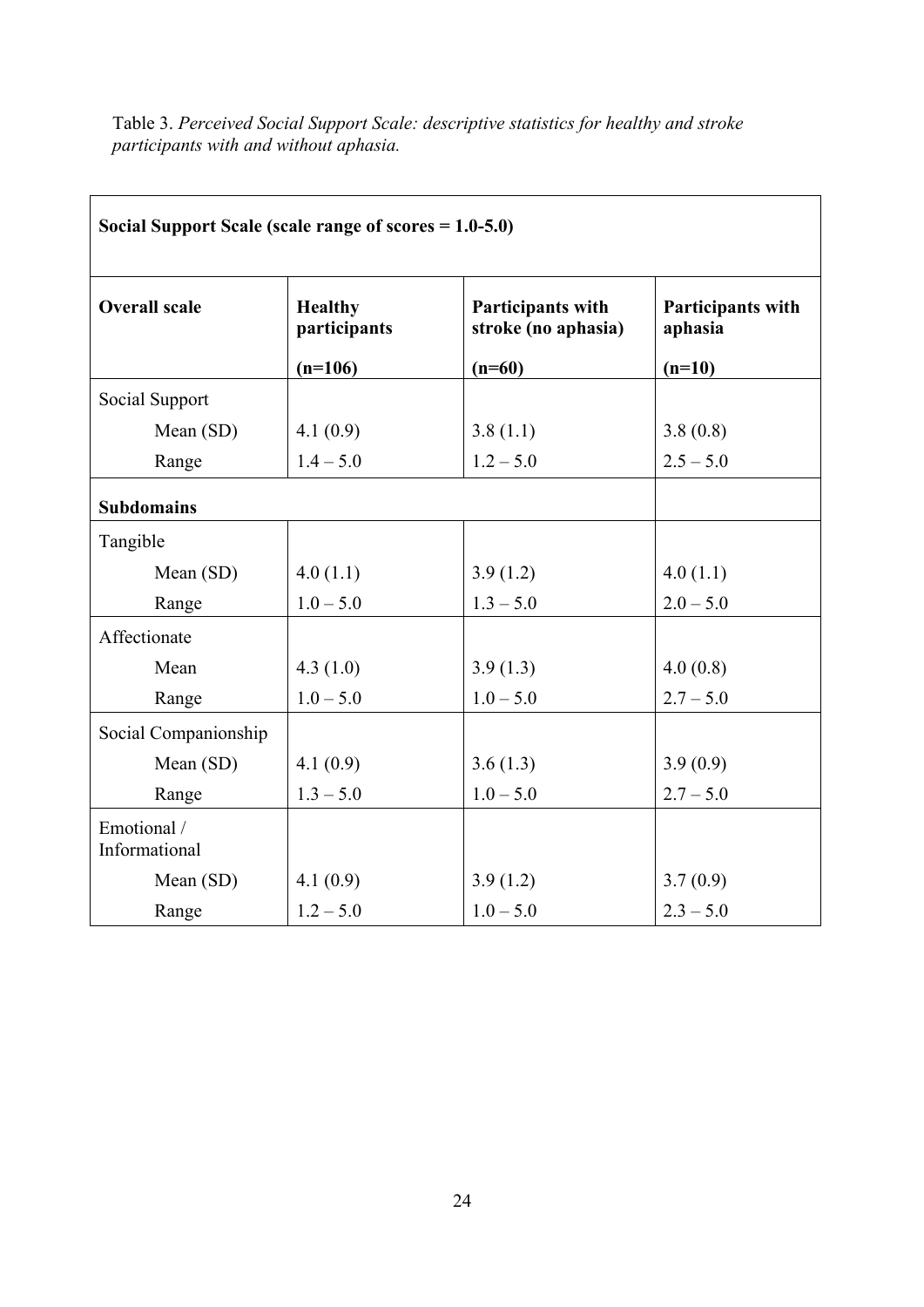#### **References**

Antonucci, T. C., & Akiyama, H. (1987). Social networks in adult life and a preliminary examination of the convoy model. [Research Support, Non-U.S. Gov't

Research Support, U.S. Gov't, Non-P.H.S.

Research Support, U.S. Gov't, P.H.S.]. *J Gerontol, 42*(5), 519-527.

- Astrom, M., Adolfsson, R., Asplund, K., & Astrom, T. (1992). Life before and after stroke. Living conditions and life satisfaction in relation to a general elderly population. *Cerebrovasc Dis, 2*, 28-34.
- Berkman, L. F., Glass, T., Brissette, I., & Seeman, T. E. (2000). From social integration to health: Durkheim in the new millennium. [Review]. *Soc Sci Med, 51*(6), 843-857.
- Boden-Albala, B., Litwak, E., Elkind, M. S., Rundek, T., & Sacco, R. L. (2005). Social isolation and outcomes post stroke. *Neurology, 64*(11), 1888-1892. doi: 10.1212/01.WNL.0000163510.79351.AF
- Bowling, A. (1997). *Measuring health. A review of quality of life measurement scales.* Buckingham UK: Open University Press.
- Brown, K., Davidson, B., Worrall, L. E., & Howe, T. (2013). "Making a good time": the role of friendship in living successfully with aphasia. Int J Speech Lang Pathol, 15(2), 165-175. doi: 10.3109/17549507.2012.692814
- Code, C. (2003). The quantity of life for people with chronic aphasia. *Neuropsychol Rehabil, 13*(3), 379-390. doi: 10.1080/09602010244000255
- Cruice, M., Worrall, L., & Hickson, L. (2006). Quantifying aphasic people's social lives in the context of non-aphasic peers. Aphasiology, 17(4), 333-353.
- Cruice, M., Worrall, L., Hickson, L., & Murison, R. (2003). Finding a focus for quality of life with aphasia: social and emotional health and psychological well-being. Aphasiology, 17(4), 333-353.
- Dalemans, R. J., de Witte, L., Wade, D., & van den Heuvel, W. (2010). Social participation through the eyes of people with aphasia. Int J Lang Commun Disord, 45(5), 537-550. doi: 10.3109/13682820903223633
- Davidson, B., Howe, T., Worrall, L., Hickson, L., & Togher, L. (2008). Social participation for older people with aphasia: the impact of communication disability on friendships. *Top Stroke Rehabil, 15*(4), 325-340. doi: 10.1310/tsr1504-325
- Department of Health. (2007). National Stroke Strategy. Accessed in, http://www.dh.gov.uk/en/Publicationsandstatistics/Publications/PublicationsPolicyAndGuid ance/DH\_081062.
- Ditzen, B., & Heinrichs, M. (2013). Psychobiology of social support: The social dimension of stress buffering. *Restor Neurol Neurosci*. doi: 10.3233/RNN-139008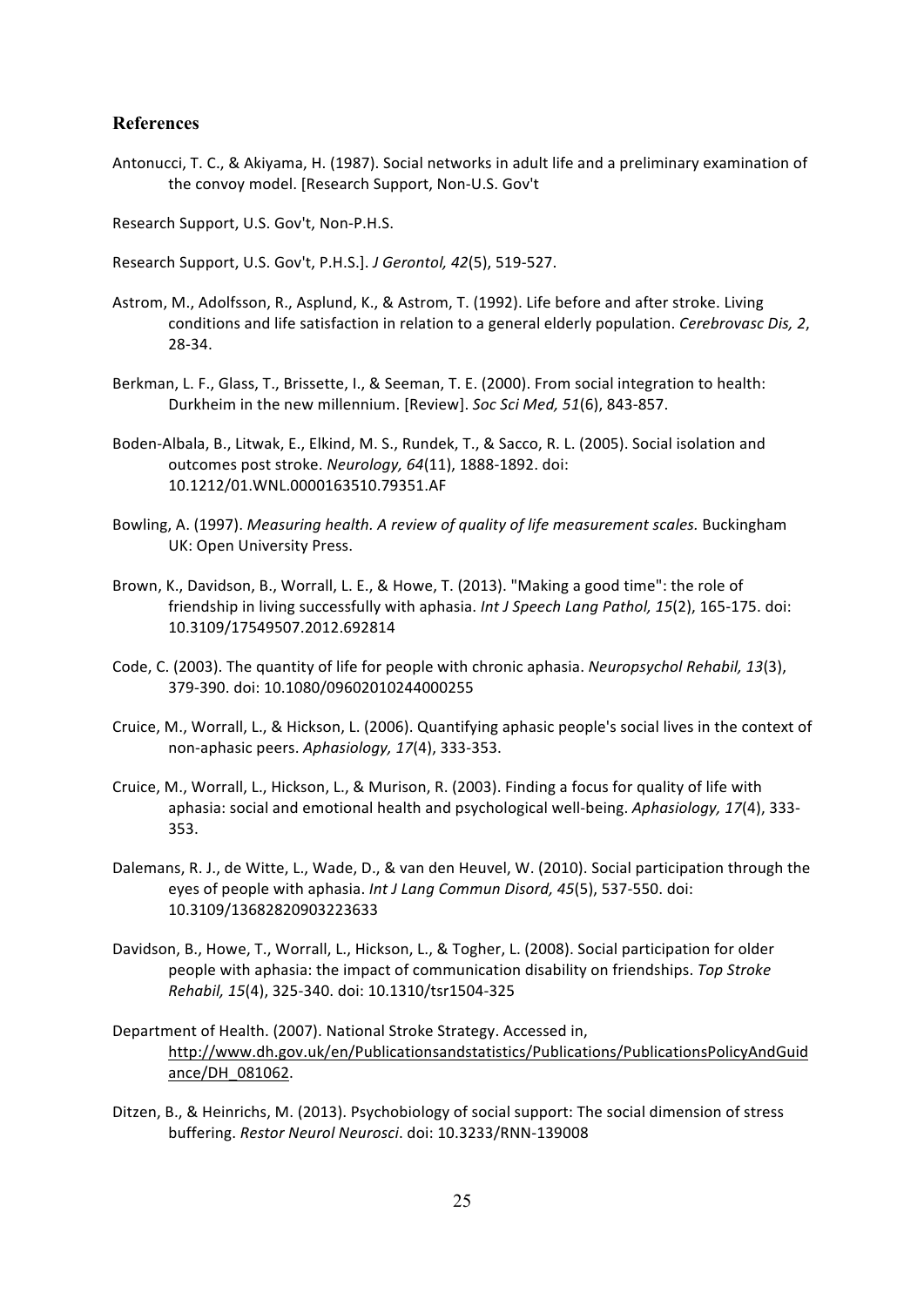- Enderby, P. M., Wood, V. A., Wade, D. T., & Hewer, R. L. (1987). The Frenchay Aphasia Screening Test: a short, simple test for aphasia appropriate for non-specialists. [Research Support, Non-U.S. Gov't]. *Int Rehabil Med, 8*(4), 166-170.
- Fotiadou, D., Northcott, S., Chatzidaki, A., & Hilari, K. (2014). Aphasia blog talk: How does stroke and aphasia affect a person's social relationships? Aphasiology, 28(11), 1281-1300.
- Haber, M. G., Cohen, J. L., Lucas, T., & Baltes, B. B. (2007). The relationship between self-reported received and perceived social support: a meta-analytic review. [Meta-Analysis
- Review]. Am J Community Psychol, 39(1-2), 133-144. doi: 10.1007/s10464-007-9100-9
- Hartup, W., & Stevens, N. (1999). Friendships and adaptation across the life span. *Current Directions in Pyschological Science, 8*(3), 76-79.
- Haun, J., Rittman, M. R., & Sberna, M. (2008). The continnum of connectedness and social isolation during post stroke recovery. Journal of Aging Studies, 22, 54-64.
- Hilari, K. (2011). The impact of stroke: are people with aphasia different to those without? [Comparative Study]. *Disabil Rehabil, 33*(3), 211-218. doi: 10.3109/09638288.2010.508829
- Hilari, K., & Northcott, S. (2006). Social support in people with chronic aphasia. Aphasiology, 20, 17-36.
- Hilari, K., Northcott, S., Roy, P., Marshall, J., Wiggins, R. D., Chataway, J., & Ames, D. (2010). Psychological distress after stroke and aphasia: the first six months. [Research Support, Non-U.S. Gov't]. *Clin Rehabil, 24*(2), 181-190. doi: 10.1177/0269215509346090
- Hilari, K., Wiggins, R. D., Roy, P., Byng, S., & Smith, S. C. (2003). Predictors of health-related quality of life (HRQL) in people with chronic aphasia. Aphasiology, 17(4), 365-381.
- Holt-Lunstad, J., & Smith, T. (2012). Social relationships and mortality. *Social and personality psychology, 6*(1), 41-53.
- Intercollegiate Stroke Working Party. (2012). *National clinical guideline for stroke*. London: Royal College of Physicians.
- King, R. B., Shade-Zeldow, Y., Carlson, C. E., Feldman, J. L., & Philip, M. (2002). Adaptation to stroke: a longitudinal study of depressive symptoms, physical health, and coping process. *Top Stroke Rehabil, 9*(1), 46-66.
- Lee, M. K., Park, S., Lee, E. S., Ro, J., Kang, H. S., Shin, K. H., . . . Yun, Y. H. (2011). Social support and depressive mood 1 year after diagnosis of breast cancer compared with the general female population: a prospective cohort study. [Research Support, Non-U.S. Gov't]. Support Care Cancer, 19(9), 1379-1392. doi: 10.1007/s00520-010-0960-4
- Litwin, H. (2001). Social network type and morale in old age. *Gerontologist, 41*(4), 516-524.
- Moyer, A., & Salovey, P. (1999). Predictors of social support and psychological distress in women with breast cancer. *J Health Psychol, 4*(2), 177-191. doi: 10.1177/135910539900400212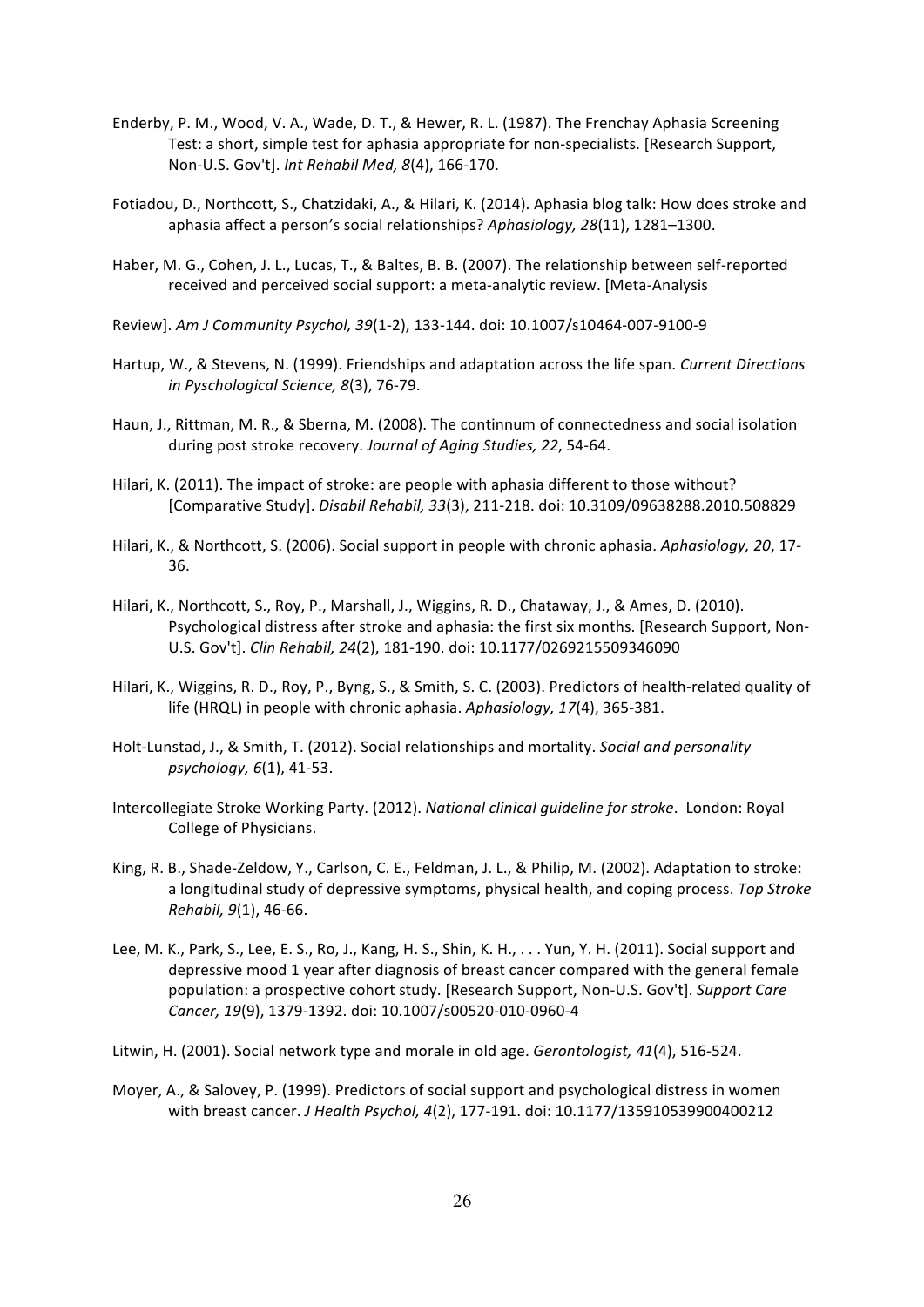- Northcott, S., Burns, K., Simpson, A., & Hilari, K. (2015). 'Living with aphasia the best way I can': an evaluation of a feasibility study exploring solution focused brief therapy for people with aphasia. *Folia Phoniatrica et Logopaedica, 67*(3).
- Northcott, S., & Hilari, K. (2011). Why do people lose their friends after a stroke? [Research Support, Non-U.S. Gov't]. *Int J Lang Commun Disord, 46*(5), 524-534. doi: 10.1111/j.1460-6984.2011.00079.x
- Northcott, S., & Hilari, K. (2013). Stroke Social Network Scale: development and psychometric evaluation of a new patient-reported measure. [Research Support, Non-U.S. Gov't]. *Clin Rehabil, 27*(9), 823-833. doi: 10.1177/0269215513479388
- Northcott, S., Marshall, J., & Hilari, K. (in press). What factors predict who will have a strong social network following a stroke? *Journal of Speech, Language and Hearing Research*.
- Northcott, S., Moss, B., Harrison, K., & Hilari, K. (2015). A systematic review of the impact of stroke on social support and social networks: Associated factors and patterns of change. *Clin Rehabil*. doi: 10.1177/0269215515602136
- Pallesen, H. (2014). Body, coping and self-identity. A qualitative 5-year follow-up study of stroke. [Research Support, Non-U.S. Gov't]. Disabil Rehabil, 36(3), 232-241. doi: 10.3109/09638288.2013.788217
- Parr, S. (2007). Living with severe aphasia: tracking social exclusion. Aphasiology, 21(1), 98-123.
- Pinquart, M., & Sorensen, S. (2000). Influences of socioeconomic status, social network, and competence on subjective well-being in later life: a meta-analysis. [Meta-Analysis]. *Psychol* Aging, 15(2), 187-224.
- Ross, K., & Wertz, R. (2003). Quality of life with and without aphasia. Aphasiology, 17(4), 355-364.
- Sarason, B. R., Sarason, I. G., & Shearin, E. N. (1986). Social support as an individual difference variable: its stability, origins, and relational aspects. *J Pers Soc Psychol, 50*, 845-855.
- Sherbourne, C. D., & Stewart, A. L. (1991). The MOS social support survey. [Research Support, Non-U.S. Gov't]. *Soc Sci Med, 32*(6), 705-714.
- Taylor, M. G., & Lynch, S. M. (2004). Trajectories of impairment, social support, and depressive symptoms in later life. [Research Support, U.S. Gov't, P.H.S.]. *J Gerontol B Psychol Sci Soc Sci, 59*(4), S238-246.
- Teo, A. R., Choi, H., & Valenstein, M. (2013). Social relationships and depression: ten-year follow-up from a nationally representative study. *PLoS One, 8*(4), e62396. doi: 10.1371/journal.pone.0062396
- Tsouna-Hadjis, E., Vemmos, K. N., Zakopoulos, N., & Stamatelopoulos, S. (2000). First-stroke recovery process: the role of family social support. Arch Phys Med Rehabil, 81(7), 881-887. doi: 10.1053/apmr.2000.4435
- van der Gaag, A., Smith, L., Davis, S., Moss, B., Cornelius, V., Laing, S., & Mowles, C. (2005). Therapy and support services for people with long-term stroke and aphasia and their relatives: a sixmonth follow-up study. [Research Support, Non-U.S. Gov't]. *Clin Rehabil, 19*(4), 372-380.